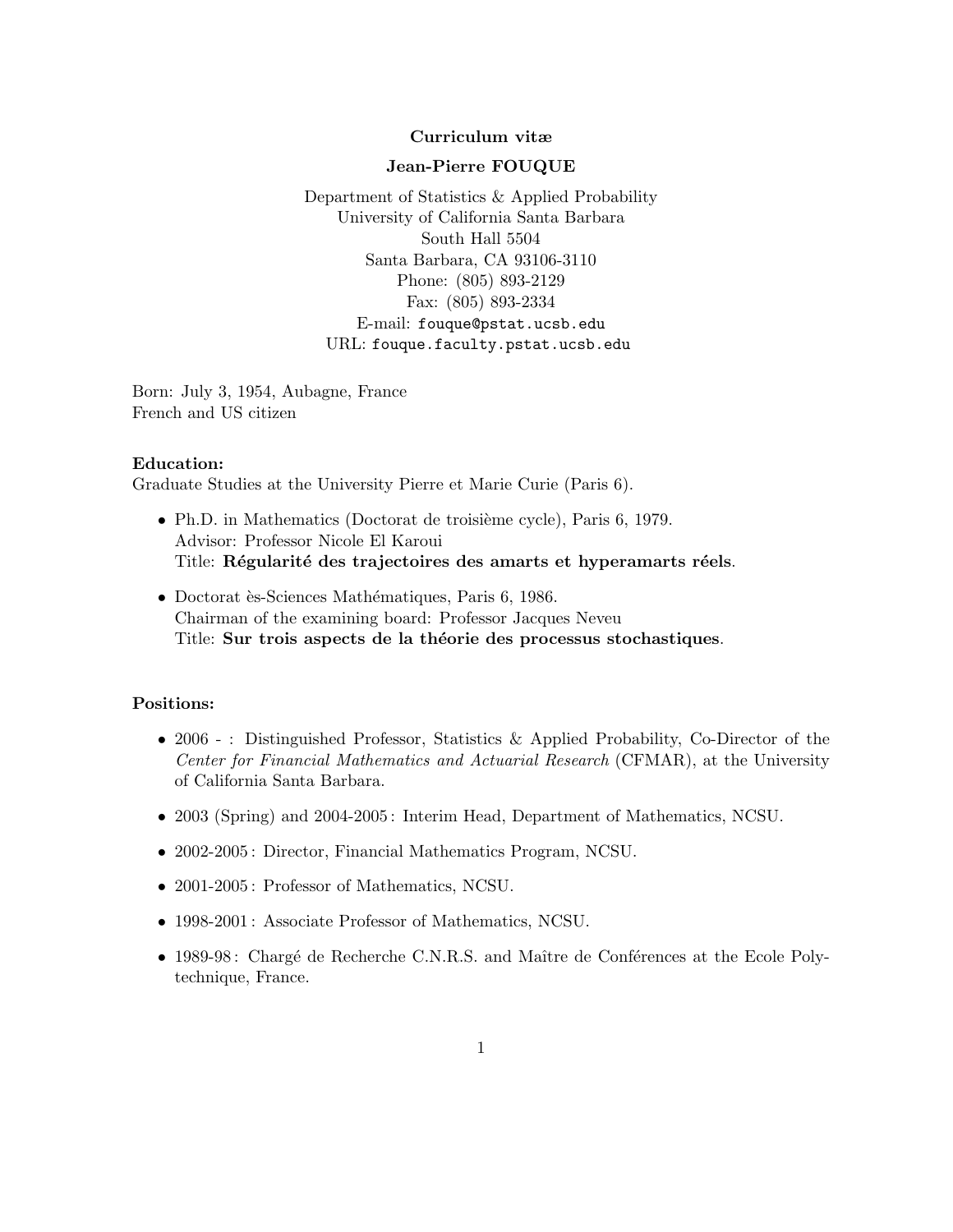- $\bullet$  1982-89 : Chargé de Recherche C.N.R.S., Laboratoire de Probabilités, Université de Paris 6, France.
- 1980-82: Visiting Assistant Professor at the Ohio State University.

1996-97 : Sabbatical year: Stanford University (NATO grant).

Visiting positions at the University of California Irvine:

- Spring 85 and 89: Assistant Professor
- Fall 90 and 91: Associate Professor
- Fall 92 : Professor

## Professional Affiliations:

- American Mathematical Society (AMS)
- Institute of Mathematical Statistics (IMS)
	- FELLOW since 2009.
- Society for Industrial and Applied Mathematics (SIAM)
	- Chair of the SIAG Financial Mathematics and Engineering  $(1/1/2009 - 12/31/2010).$
	- FELLOW since 2011.
- Bachelier Finance Society (BFS)
	- Plenary speaker at the Sixth World Congress in Toronto, Canada, June 2010.
	- Council member 2014-17
	- Vice-President 2016-18
	- President 2018-20
- Member of the Financial Research Advisory Committee for the Office of Financial Research (OFR) at the U.S. Department of the Treasury (2012-2015).
- Institut Louis Bachelier FELLOW since 2021.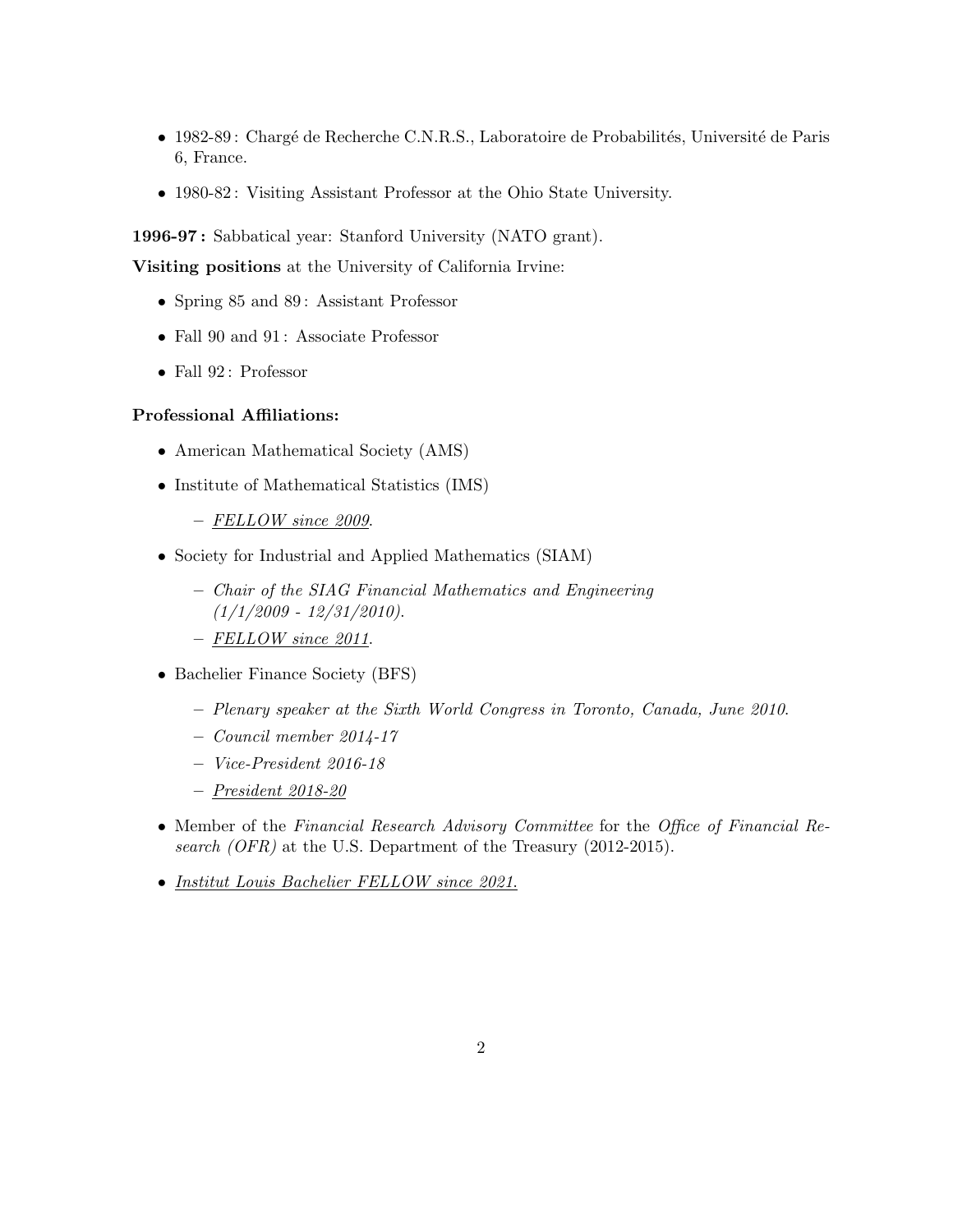## Editorial Activities:

- Co-Editor of the Israel Mathematical Conference Proceedings (Vol. 10) on Stochastic Analysis: Random Fields and Measure-Valued Processes, 1996, Bar-Ilan University.
- Editor of the NATO Science Series C, Vol. 531, Diffusive Waves in Complex Media, 1999, Kluwer.
- Co-Editor of the Volume XXX of  $ESAIM\ Probability\ & Statistics$ , Stochastic analysis and mathematical finance, 2007.
- Co-Editor of the Volume 22 of Advances in Econometrics, 2008.
- Associate Editor of the Annals of Applied Probabilities, 2006-2012.
- Member of the SIAM Book Editorial Board, 2009-2013.
- Associate Editor of the SIAM Journal on Financial Mathematics, 2008-2014.
- Editor-in-Chief of the SIAM Book Series on Financial Mathematics, 2013-2014.
- Member of the SIAM Book Series on Financial Mathematics Editorial Board, 2015-.
- Editor-in-Chief of the *SIAM Journal on Financial Mathematics*, 2015-2020.
- Associate Editor of the SIAM Journal on Financial Mathematics, 2021-.

#### Grants:

- NSF-CNRS grant with Professor René Carmona from UCI on: Stochastic Partial Differential Equations. Approximations and Properties. 1992–95.
- Arc-en-Ciel grant with Professor Ely Merzbach from Bar-Ilan University, Israel. 1994-95.
- NATO grant for the sabbatical year 1996–97.
- NCSU, Faculty Research and professional Development (FR&PD). Financial Mathematics, 1999.
- NSF/DMS 0071744: Asymptotic Methods in Financial Mathematics, 2000–2003.
- ONR (N00014-02-1-0089): Time-Reversal for Waves in Radom Media, 2001–2005.
- DARPA/ONR (N00014-02-1-0739): Time-Reversal for Electromagnetic Waves in Complex Media, 2002–2003.
- Sloan grant for developing a new Professional Scientific Masters in Financial Mathematics, 2002–2005.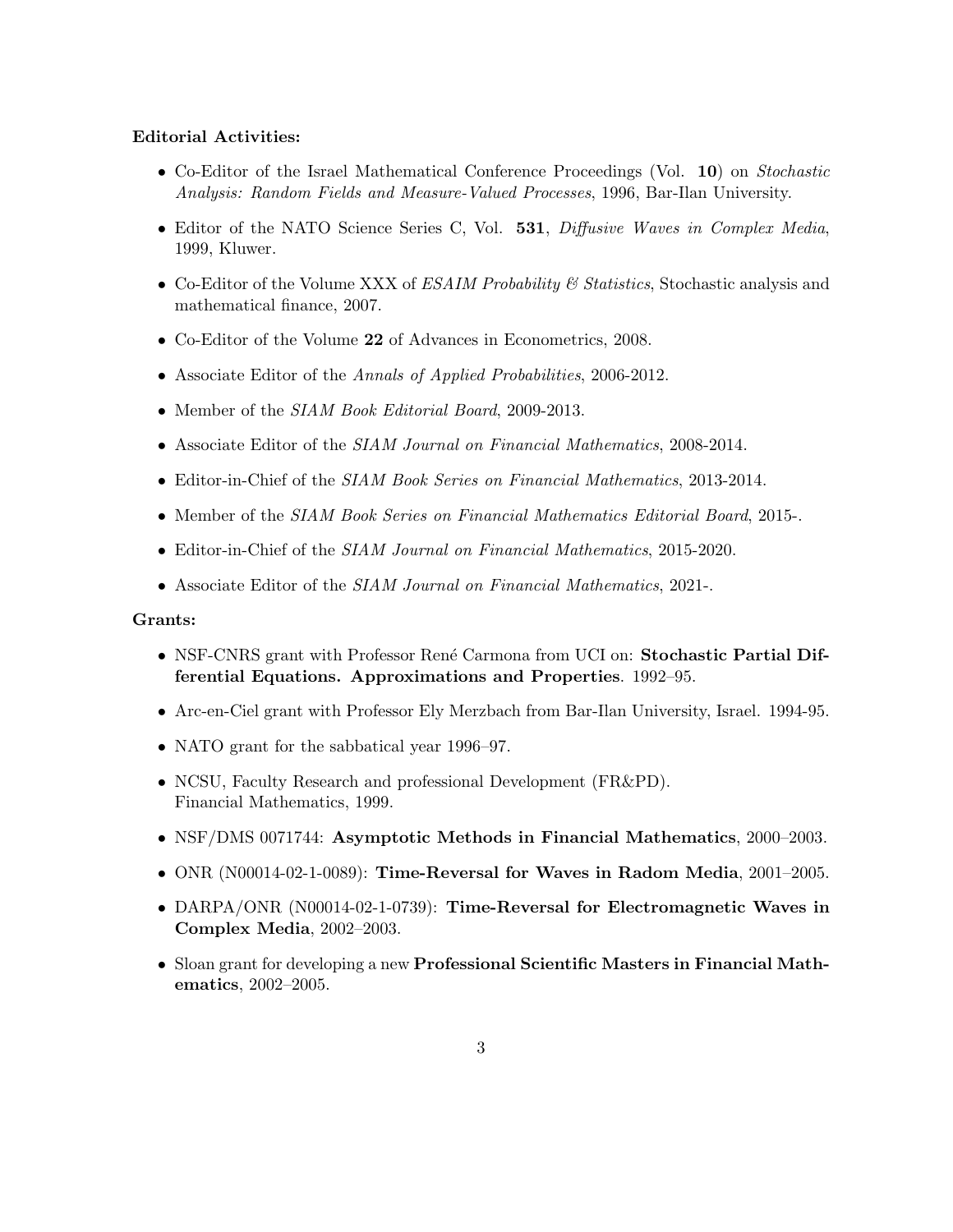- NSF/DMS 0455982-FRG: Collaborative Research on Mathematical Methods for Defaultable Instruments, 2005–2008.
- ONR (N00014-05-1-0442): Time-Reversal for Waves in Radom Media, 2005–2009.
- NSF/DMS 0806461: Collaborative Research: Small time behavior of multiscale diffusions motivated by stochastic volatility models, 2008–2011.
- NSF/DMS 1107468: Financial Mathematics: Nonlinear problems and systemic risk, 2011–2014.
- NSF/DMS 1409434: Systemic Risk and Nonlinear Problems in Financial Mathematics, 2014–2018.
- NSF/DMS 1613004: PIMS Summer School 2016 in Financial Mathematics, 2016.
- NSF/DMS 1814091: Systemic Risk and Mean Field Games, 2018–2021.
- NSF/DMS 1953035: Machine Learning Theory and Algorithms for Differential Games, Applications in Economics, Co-PI, PI: R. Hu, 2020–2023.

# Organization of Conferences:

- International Conference "Brownian sheet: New results and developments", Israel, september 1993, co-editor of the proceeding (Israel Mathematical Conference Proceedings, Volume 10, 1996).
- Math-Physics Workshops on Wave propagation in random media, Ecole Polytechnique, June 1994 and November 1995.
- Director of the NATO Advanced Study Institute on Diffusive Waves in Complex Media, Les Houches, France (March 1998). Editor of the NATO Science Series C, Vol. 531 (1999), Kluwer.
- Workshop on Research in Financial Mathematics and Engineering, NCSU, May 24, 2001.
- Conference on Random Phenomena in Applied Mathematics in honor of George Papanicolaou, Stanford, January 24-26, 2003.
- Conference on Stochastic Analysis and Mathematical Finance in honor of Nicole Elkaroui, Paris, June 2-4, 2004.
- Workshop on Mathematical Finance. CRM Montreal, June 1-5, 2005.
- SAMSI Program in Financial Mathematics, Statistics and Econometrics, Fall semester 2005.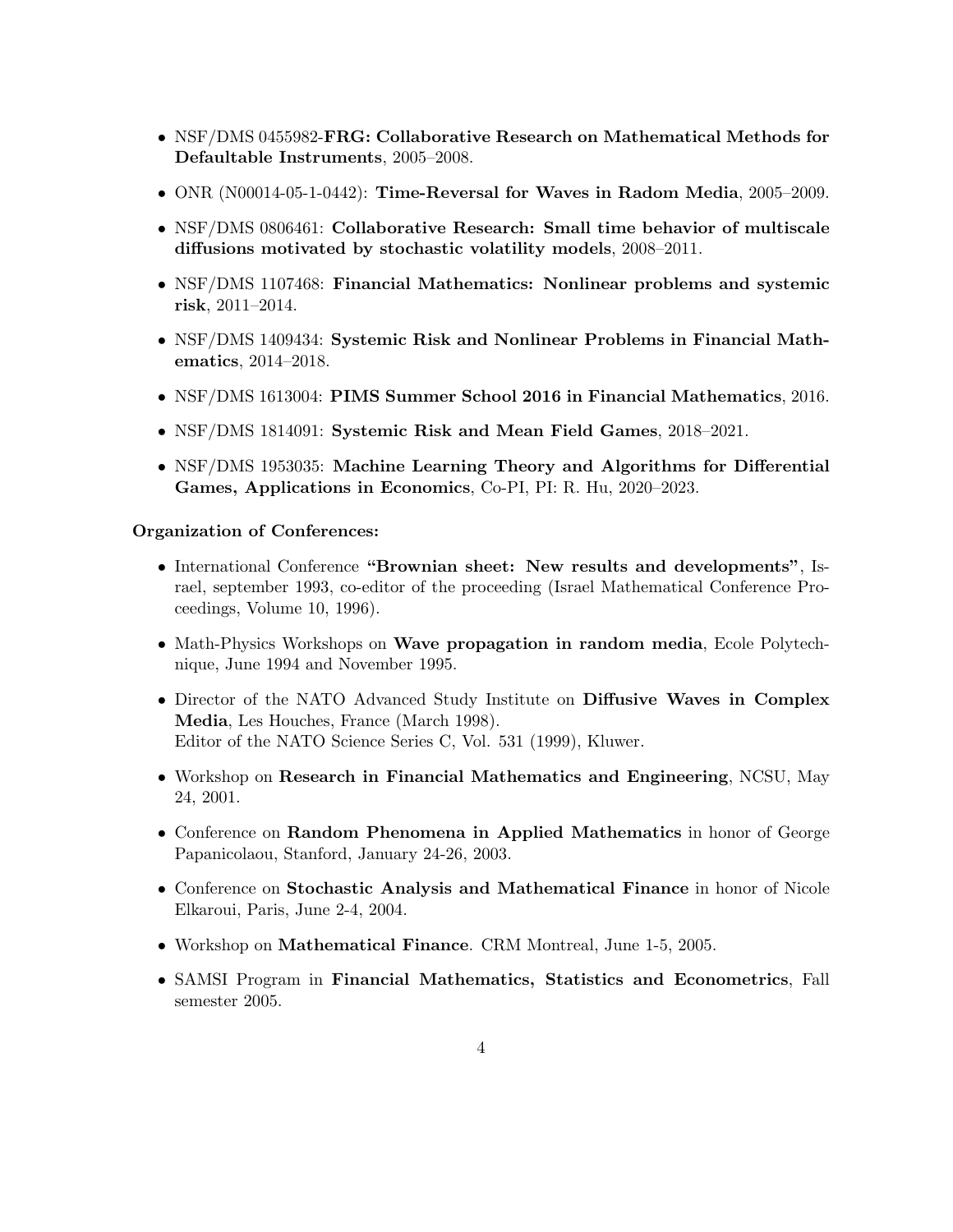- Co-organizer of the special session on Financial Mathematics at the AMS annual meeting in New Orleans, January 5-6, 2007.
- Co-organizer of the special session on **Financial Mathematics** at the *AMS annual* meeting in San Diego, January 8-9, 2008.
- Co-organizer of the 2nd Princeton Credit Risk Conference May 23-24, 2008 (NSF-FRG: The Mathematics of Defaultable Securities).
- Co-organizer of the Conference on Stochastic Analysis and Applications: from Mathematical Physics to Mathematical Finance in honor of René Carmona. Princeton, 13-15 June 2008.
- Co-organizer of the NSF/CBMS Regional Conference in the Mathematical Sciences on Convex Duality Methods in Mathematical Finance. June 22-27, 2008 at UCSB.
- Member of the Scientific Committee of the 2nd SIAM Conference in Financial Mathematics, Rutgers University, November 21-22, 2008.
- Chair of the organizing committee of the Third Western Conference on Mathematical Finance, Santa Barbara, CA, November 13-14, 2009.
- Co-Chair of the Scientific Committee of the 3rd SIAM Conference in Financial Mathematics, San Francisco, November 12-13, 2010.
- Co-organizer of the conference Recent Developments in Applied Mathematics, Stanford University, January 25-27, 2013.
- Co-organizer of the special sessions on **Financial Mathematics** at the joint IMU-AMS meeting in Israel, June 16-19, 2014.
- Co-organizer of the *Second Bar-Ilan Conference on Financial Mathematics*, Israel, June 20-21, 2016.
- Co-organizer of the Conference for the 10th anniversary of the Center for Financial and Actuarial Research, Santa Barbara, CA. May 19-21, 2017.
- Co-organizer of the *Third Bar-Ilan Conference on Financial Mathematics*, Israel, May 30–31, 2018.

## Masters students:

- B. Weir, NCSU, Math., April 2000.
- J. Dai, NCSU, Math., June 2002.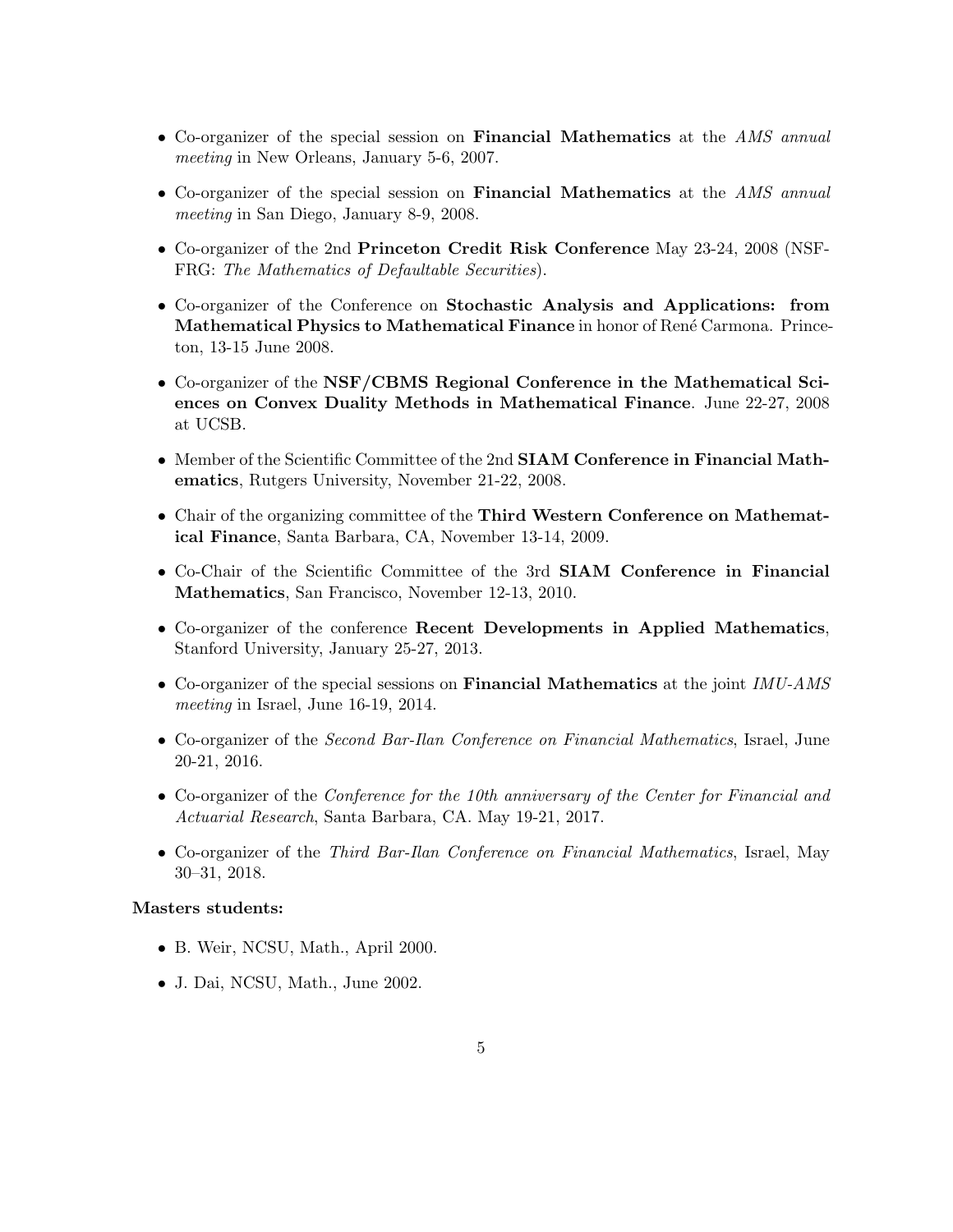- K. Mehta, NCSU, EE, May 2003.
- A. Mathur, NCSU, OR/Math, Dec. 2005.
- Financial Mathematics Masters students at NCSU: four graduated in 2004, seven graduated in 2005.

## Ph.D. students:

- Jean-François Clouet, Ph.D. Ecole Polytechnique, December 1994.
- José Chillan, Ph.D. Ecole Polytechnique, June 1996.
- Florence Bailly, Ph.D. Orsay University, Paris XI, December 1996.
- Josselin Garnier, Ph.D. Ecole Polytechnique, December 1996.
- Jean Ndzie, Ph.D. Paris VI University, January 1999.
- Tracy Tullie, Ph.D. NCSU, June 2002.
- Chuan-Hsiang (Sean) Han, Ph.D. NCSU, June 2003.
- Xianwen (Stephen) Zhou, Ph.D. NCSU, February 2006.
- Petr Glotov, Ph.D. NCSU, February 2006.
- Doug Vestal, Ph.D. UCSB, June 2008.
- Brian Wignall, Ph.D. UCSB, June 2009.
- Eli Kollman, Ph.D. UCSB, June 2009.
- Matt Lorig, Ph.D. UCSB, May 2011.
- Winslow Strong, Ph.D. UCSB, June 2011.
- Raj Sau, Ph.D. UCSB, June 2012.
- Bin Ren, Ph.D. UCSB, February 2013.
- Chunkai Gao, Ph.D. UCSB, April 2013.
- Li-Hsien Sun, Ph.D. UCSB, April 2014.
- Yuri Saporito, Ph.D. UCSB, August 2014.
- Matthew Hancock, Ph.D. UCSB, September 2014.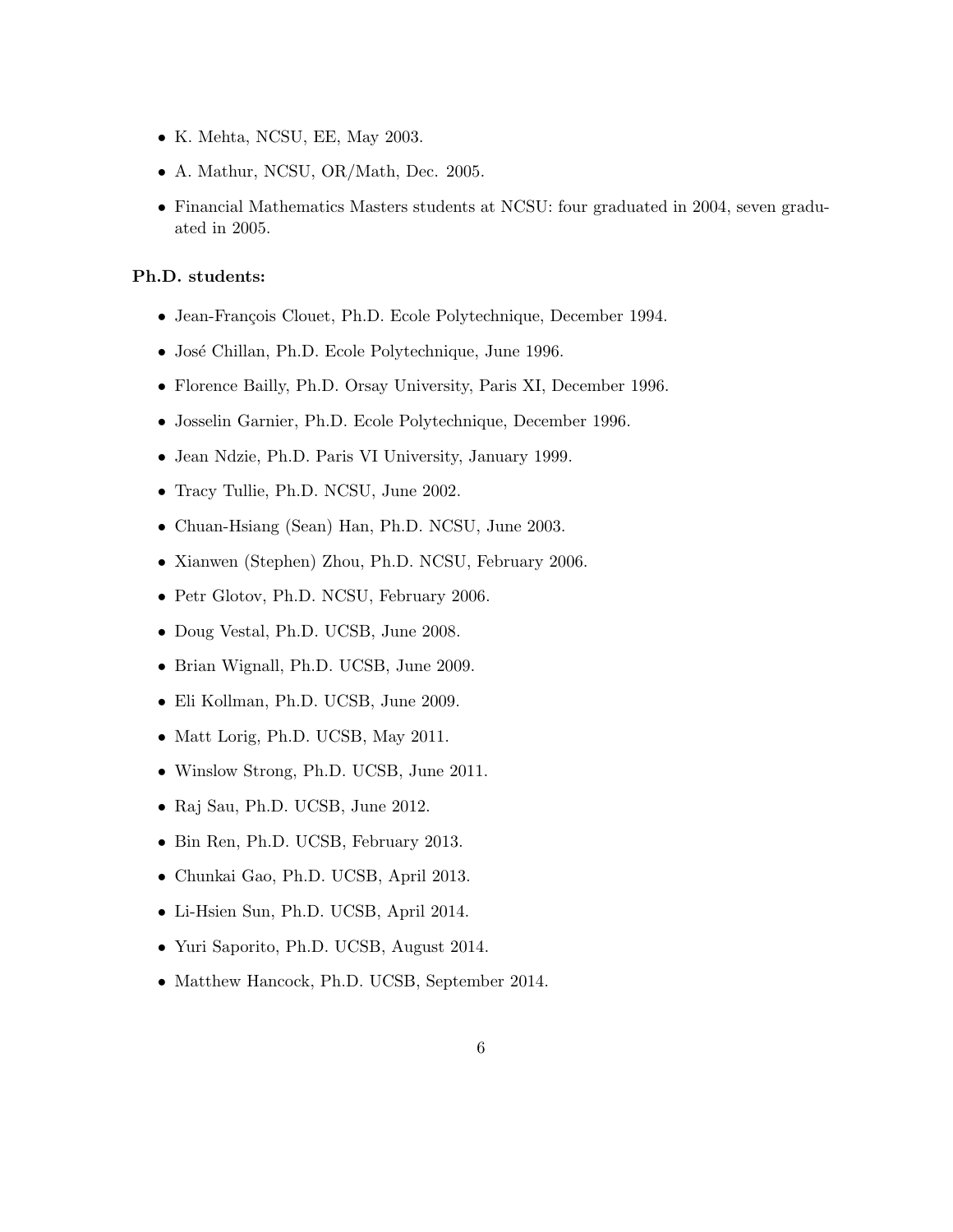- Jacob Serup, Ph. D. UCSB, June 2015.
- Yi-Tai Chiu. Ph.D. UCSB, June 2015.
- Ruimeng Hu, Ph.D. UCSB, May 2018.
- Ning Ning, Ph.D. UCSB, May 2018.
- Zhaoyu Zhang, Ph.D. UCSB, June 2019.
- Andrea Angiuli, Ph.D. UCSB, September 2021.
- In progress at UCSB: Yichen Feng.

Invited Lectures and Seminars (since 1998):

- NCSU Probability Seminars, October 5 and 12, 1998.
- Invited lecture in the Fourth Annual International Press Lecture Series: stochastic differential equations and their use in financial mathematics. Irvine, CA. November 5-7, 1998.
- NCSU Operation Research Seminar, February 8, 1999.
- Invited lecture in the French-Israeli Conference on SPACE: Frontiers of Interdisciplinary Research and Applications. Session on Stochastic processes in honour of Professor Alain Bensoussan.

Bar Ilan University, Israel. March 21-22, 1999.

- Invited lecture in the SIAM Conference on Mathematical and Computational Issues in the Geosciences. Minisymposium on Waves in Multiscale Media. San Antonio, Texas. March 24-27, 1999.
- UNC Chapel Hill, Center for Stochastic Processes Seminar, April 14, 1999.
- Invited lecture in the International Conference on Mathematical Finance, Hammamet, Tunisia. June 14-18, 1999.
- Ecole Polytechnique, France, Probability Seminar. June 21, 1999.
- Invited lecture in the Third Seminar on Stochastic Analysis, Ascona, Switzerland. September 20-24, 1999.
- Invited lecture in the Minisymposia on Mathematics and Finance, SIAM Southeast Regional Mathematics in industry Workshop, NCSU Raleigh, October 10-12, 1999.
- Brown University Applied Mathematics Seminar, November 9, 1999.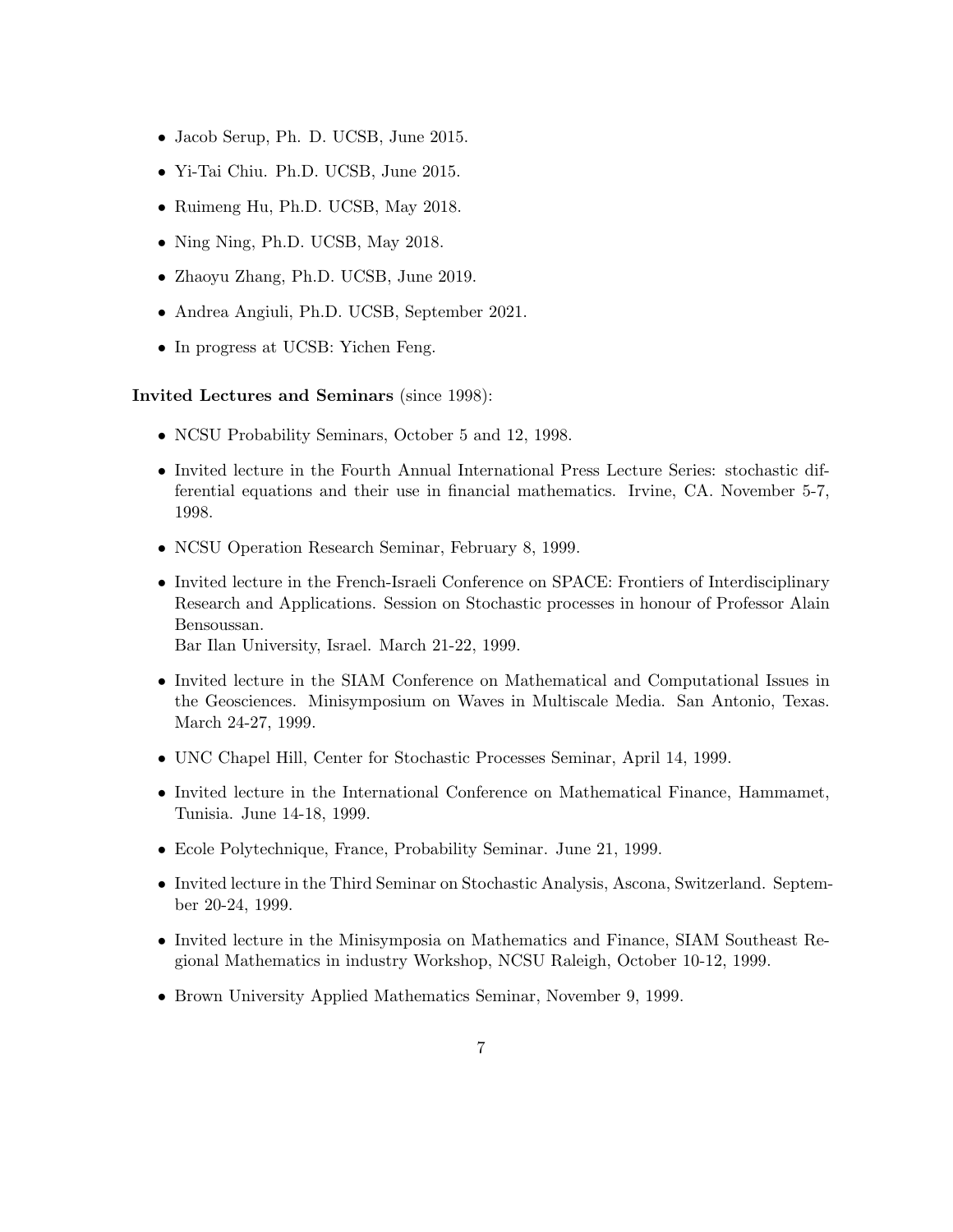- Invited lecture in the Hotelling Triangle Econometrics Conference, Raleigh-Durham, December 10, 1999
- NCSU Probability Seminar and Seminar Series in Financial Mathematics and Engineering, January 24, 2000.
- Ecole Polytechnique, France, Seminar on Stochastic Models in Finance. March 13, 2000.
- Workshop "Frontières en Finance", Paris (March 17, 2000) and London (June 9, 2000).
- Workshop on Financial Mathematics, Stanford University, April 29-30, 2000.
- Mathematics Colloquium, Bar Ilan University, Israel, May 2000.
- Mathematical Geophysics Summer School at Stanford: Time-reversal in randomly layered media. August 2000.
- Workshop on Mathematical Finance, Universität Konstanz, Germany. October 5-7, 2000.
- Purdue University Mathematics Seminar, October 16, 2000.
- MathWeek 2000, RISK's 2nd Annual Conference on Innovative Research in Derivatives Modelling and Analysis. Master Class, New York November 13, 2000 and London November 27, 2000.
- Ecole Thématique CNRS-GDR-FIQUAM. L'interface entre données et modèles en finance: Calibration, corrélation et mesures des risques. Aussois, France, 10-15 Décembre 2000.
- Columbia University Probability Seminar, April 6, 2001.
- Workshop on *Imaging in noisy environments*, Crete, June 19-21, 2001.
- Conference on Stochastic Processes and their Applications, Cambridge University, UK, July 9-13, 2001.
- AMS/SMF joint congress, special session on *Mathematical Methods in Financial Model*ing. Lyon, France, July 17-20, 2001.
- IMPA, Rio de Janeiro, Brazil: Colloquium on Financial Mathematics and Seminar on Computational Mathematics, Nov. 16 and 17, 2001.
- MathWeek 2001, RISK's 3rd Annual Conference on Innovative Research in Derivatives Modelling and Analysis. New York November 7, 2001 and London November 28, 2001.
- Workshop at MSRI: *Inverse Problems and Applications*, November 16, 2001.
- Invited lecture in the Triangle Econometrics Conference, Raleigh-Durham, December 7, 2001.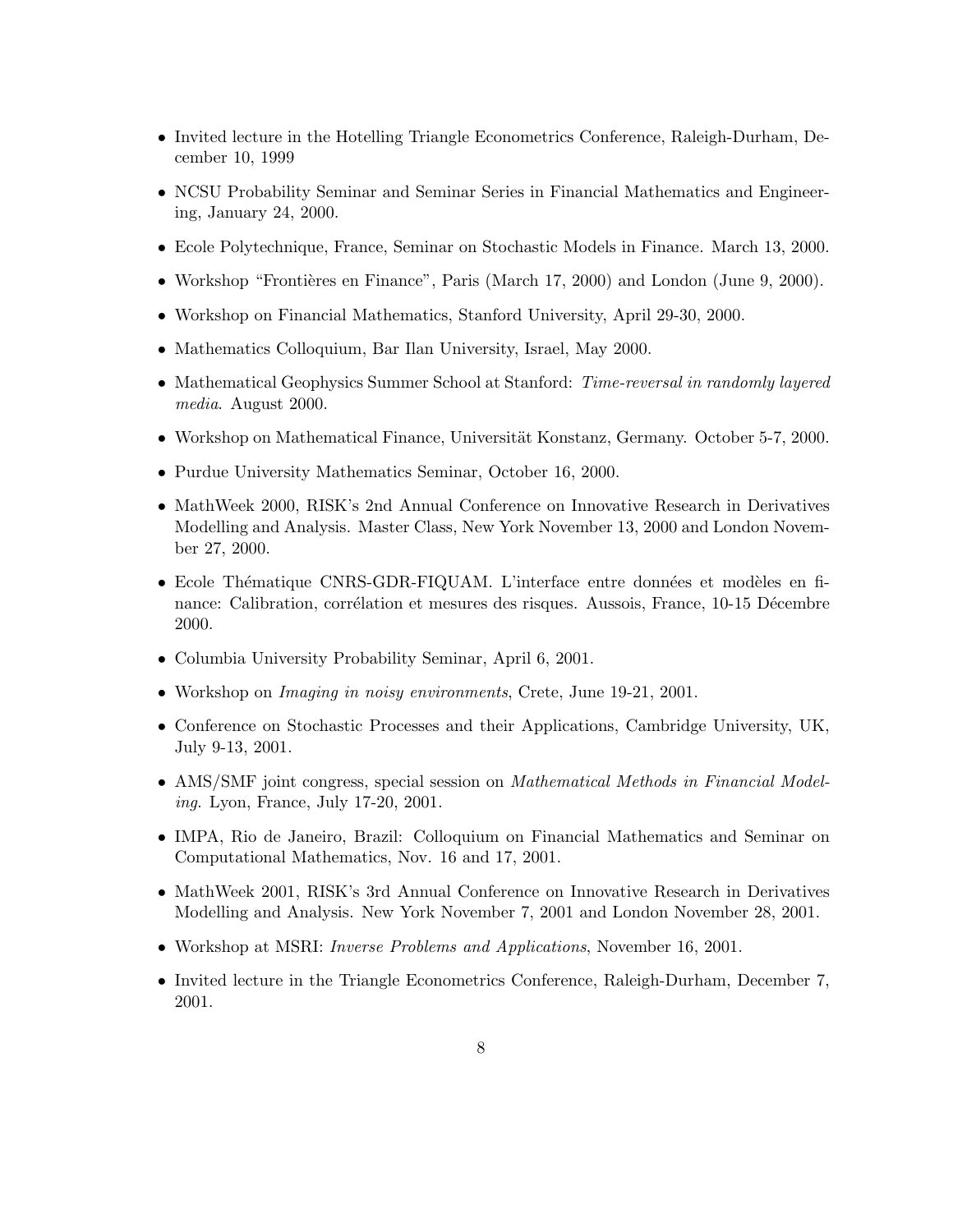- Integrable Systems Seminar, Duke University, January 17, 2002.
- UC Santa Barbara, joint Colloquium Mathematics, Statistics and Applied Probability. February 13, 2002.
- UC Irvine, Mathematics Colloquium. February 14, 2002.
- AMS Meeting, Ann Arbor MI, Session on Financial Mathematics, March 2, 2002.
- Princeton University, Applied and Computational Mathematics, Time Frequency Seminar, March 12, 2002.
- International Conference on Differential Equations and Mathematical Physics, University of Alabama, Birmingham. Session on Invrese Problems, March 26, 2002.
- Fourth Seminar on Stochastic Analysis, Random Fields and Applications. May 19-24, 2002, Ascona, Switzerland. Invited speaker for the "public lecture" on financial mathematics (Centro Studi Bancari Lugano, May 24, 2002).
- Annual SIAM Meeting, talks on financial mathematics and time reversal for waves in random media. Philadelphia, PA, July 2002.
- Mathematical Geophysics Summer School at Stanford: Time-reversal super-resolution in randomly layered media. August 2002.
- Joint Numerical Analysis/Probability Seminar, NCSU, two talks on Time-Reversal, September 10 and 17, 2002.
- Applied Mathematics Seminar, UNC Chapel Hill, October 25, 2002.
- Invited lecture in the Triangle Econometrics Conference, Raleigh-Durham, December 6, 2002.
- Invited lecture in the Conference on SPDE's, Institute for Advanced Studies, Princeton, March 3-6, 2003.
- Invited lecture in the ICMS Conference on SDEs and SPDEs: Numerical Methods and Applications. March 1-April 4, 2003, Edinburgh, UK.
- Invited lecture in the AMS-IMA-SIAM Summer Research Conference on Mathematics of Finance, June 22-26, 2003. Snowbird, Utah.
- SAMSI Workshop on Stochastic Computation, Financial Models. June 28, 2003.
- Invited lecture in the Workshop on Time Reversal, UC Irvine, August 8-11, 2003.
- Contributed lecture in the Workshop on Computational Finance, Zürich, September 11-13 , 2003.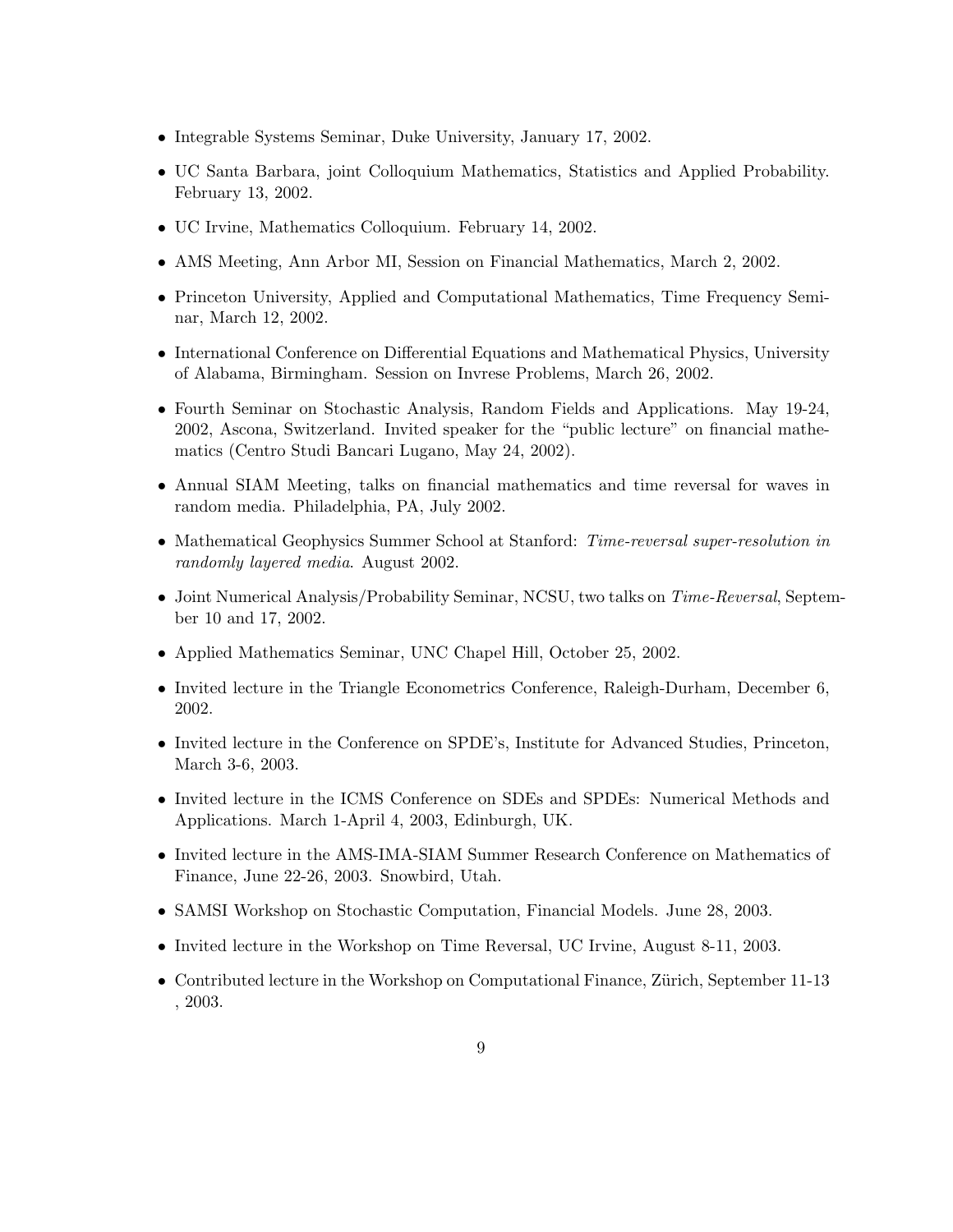- NCSU Operation Research/Financial Mathematics Seminar, October 14, 2003.
- Invited lecture in the Tenth Annual CAP Workshop on Derivative Securities and Risk Management, Center for Applied Probability at Columbia University, November 7, 2003.
- Invited speaker in the seminar of the Center for Computational Finance, Carnegie Mellon University, February 23, 2004.
- Workshop "Finance Concepts", Paris, March 9, 2004.
- Invited lecture in the session on Financial Mathematics, AMS Meeting, Talahasee, FL, March 13, 2004.
- Invited speaker in the *Quantitative Finance Day* at Georgia Institute of Technology, Atlanta, March 26, 2004.
- Invited speaker at the *Cornell Finance Meeting*, Ithaca, NY, March 27, 2004.
- Invited speaker in the minisymposium on *time reversal* at the opening conference of the Inverse Problems Center at RPI, NY, April 5, 2004.
- NCSU Probability/Financial Mathematics Seminar, April 23, 2004.
- Invited speaker at the IMA workshop Risk Management and Model Specifications Issues in Finance. Minneapolis, April 12-16, 2004
- Invited speaker at the IMA workshop *Model, Implementation, Algorithms and Software* Issues. Minneapolis, May 3-7, 2004
- Invited speaker at the Conference on Stochastic Analysis and Mathematical Finance in honor of Nicole Elkaroui's 60th birthday, Institut Henri Poincaré, Paris, June 2-4, 2004.
- Conference on Monte Carlo and Probabilistic Methods for PDE's, two contributed talks to Minisymposia on Financial Mathematics, and Waves in Random Media, Juan-les-Pins, France, June 7-10, 2004.
- Third World Congress of the Bachelier Finance Society, contributed talk on Volatility and Default, Chicago, July 21-24, 2004.
- Invited speaker at the Workshop on time-reversal communications in richly scattering environments, American Institute of Mathematics, Palo Alto CA, October 18-22, 2004.
- UNC-Charlotte Seminar on Mathematical Finance, November 12, 2004.
- UC Santa Barbara Seminar Statistics & Applied Probability, December 6, 2004.
- Columbia University Probability Seminar, December 17, 2004.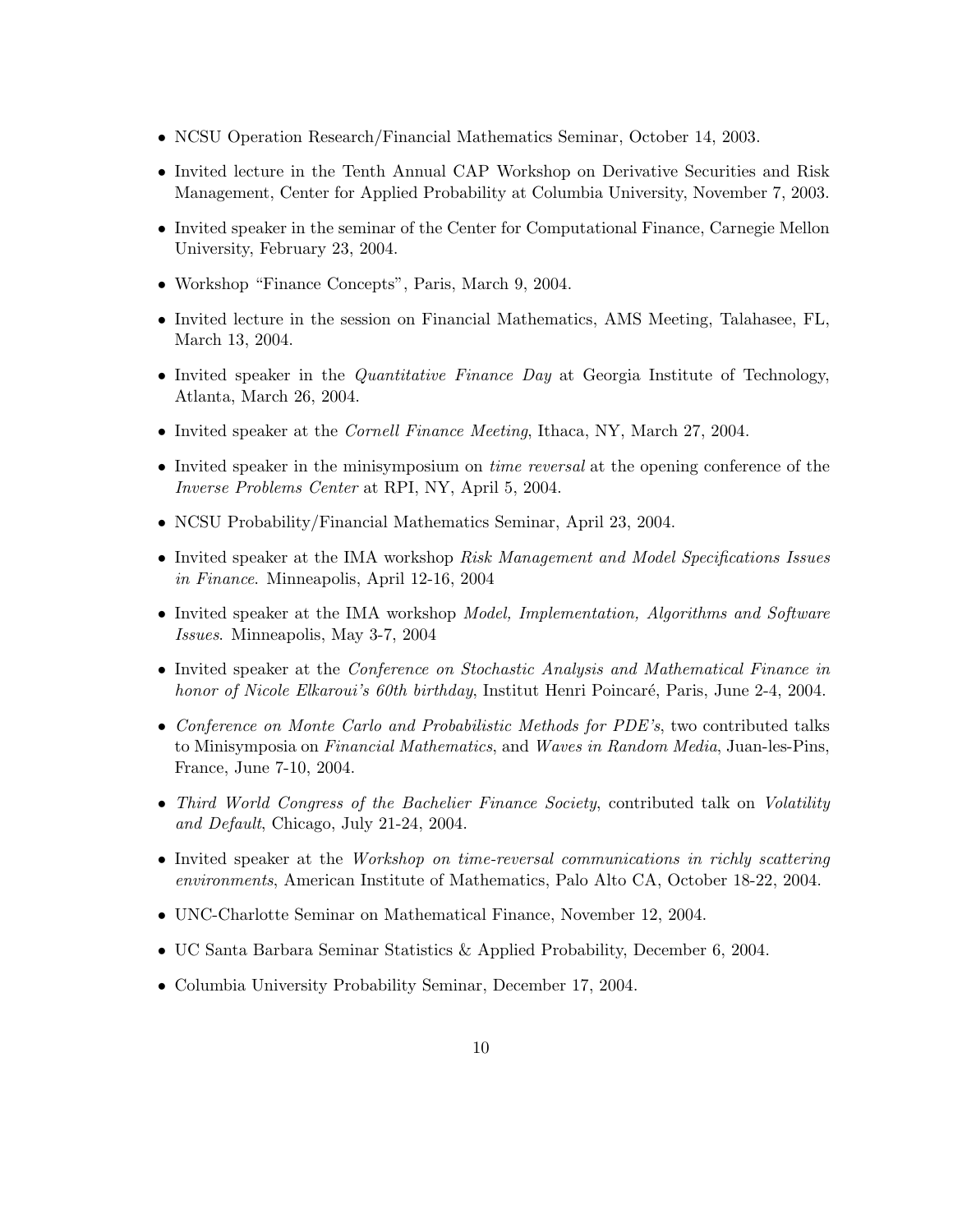- University of Texas Austin, Computational Finance Seminar, January 28, 2005.
- Quantitative Finance at the Newton Institute, Cambridge University. Workshop on Credit Risk, February 21-26, 2005.
- Invited three hour mini-course on *Introduction to Financial Mathematics and Volatility* Modeling at the SIAM-SEAS meeting in Charleston SC, March 25-26, 2005.
- Invited talk in the Workshop on *Mathematical Finance*. CRM Montreal, June 1-5, 2005.
- Plenary speaker at the IX Workshop on Partial Differential Equations, Theory, Computation and Applications. IMPA, July 18-22, Rio de Janeiro, Brazil.
- Invited speaker at the meeting on PDE  $\mathcal{C}$  Finance, Mittag-Leffler Institute, Stockholm, Sweden. August 15-19, 2005.
- Invited speaker at the Workshop on Radiative transport and diffusion-approximation: From theory to applications, CIRM, Marseille, France. September 5-9, 2005.
- SAMSI Workshop on Credit Risk, November 1, 2005.
- Invited talk in the Special Session SIAM-AMS on Time Reversal Methods: Analysis and Applications. AMS Meeting, San Antonio, Texas. January 12-15, 2006.
- Invited speaker in the Seminar Series on Quantitative Finance, The Fields Institute, Toronto, Canada. April 26, 2006.
- Invited plenary talk in the SIAM Conference on Financial Mathematics and Engineering, Boston, July 9-12, 2006.
- Invited Lecturer at the Summer School in *Stochastic Finance*, Island of Chios, Greece, July 17-22, 2006.
- Mathematics Colloquium, USC, September 13, 2006.
- Financial Mathematics Seminar, NC State University, September 22, 2006.
- Mathematical Finance Seminar, University of British Columbia, September 28, 2006.
- Invited talk at the Conference Numerical and Stochastic Models, Paris, October 23-25, 2006.
- Economics seminar, Louisiana State University, November 3, 2006.
- Invited talk at the 5th Annual Advances in Econometrics Conference at Louisiana State University, November 4-5, 2006.
- Invited talk at the *Stanford-Tsukuba-WCQF joint workshop*. Stanford University, March 8-10, 2007.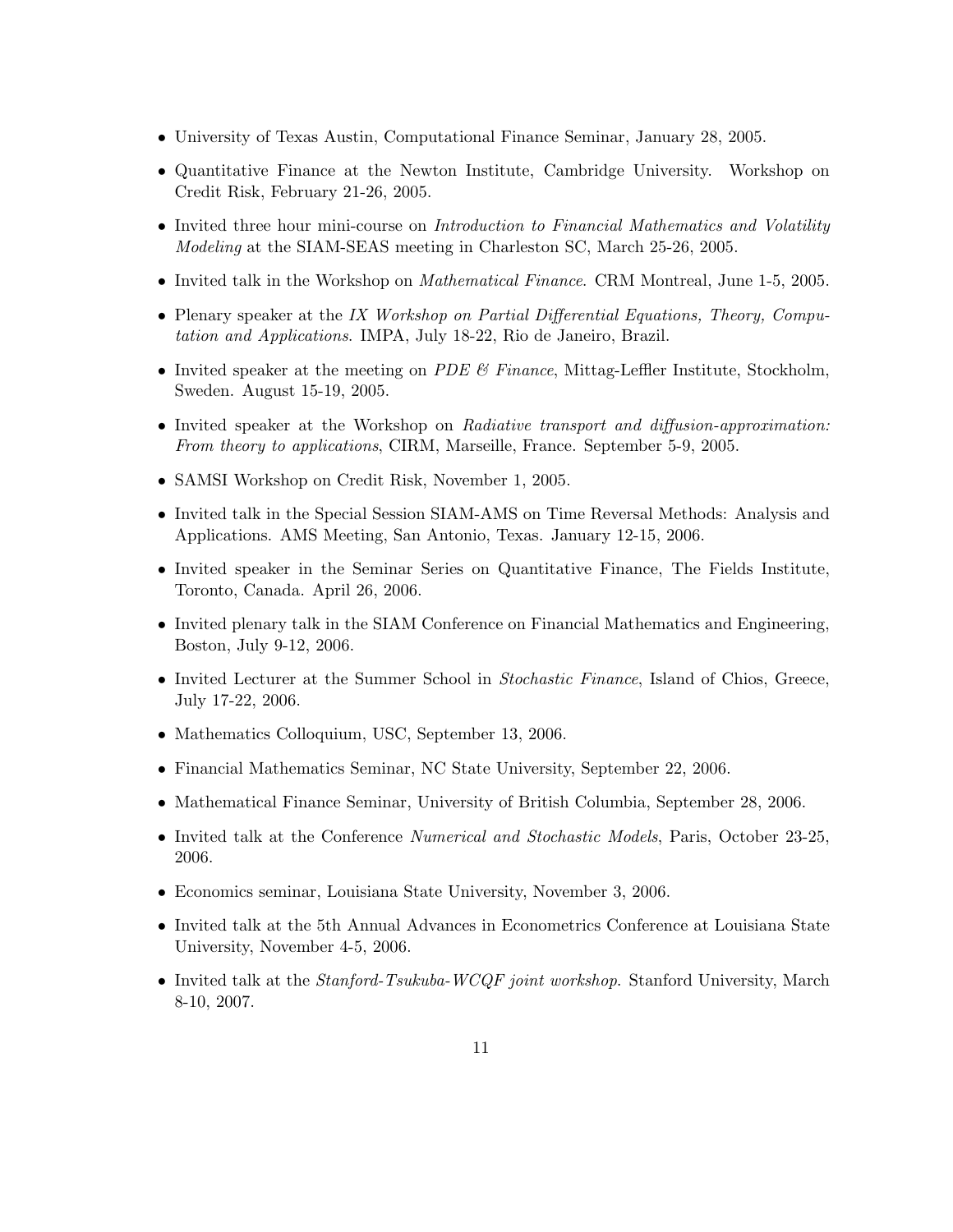- Invited talk in the special session on *Inverse Problems for Wave Propagation* at the AMS sectional meeting in Tucson, AZ. April 21-22, 2007.
- Invited talk at the *International Workshop on Rare Event Simulation*. University of Nice, France. April 30 – May 4, 2007.
- Invited talk at the workshop *Inverse Problems in Stochastic Differential Equations*, May 22-26, 2007. University of Southern California, Los Angeles.
- Probability seminar, UC Irvine, May 29, 2007.
- Mathematical Finance seminar, University of Texas Austin, August 31, 2007.
- Mathematics Colloquium, Kansas University, September 13, 2007.
- Invited speaker at the Opening Workshop on Random Media at SAMSI, NC, September 23-26, 2007.
- Invited speaker at the Conference Mathematics and Finance: Research in Options, IMPA, Rio de Janero, Brazil, October 21-26, 2007.
- Invited speaker at the Southern California Probability Symposium, Irvine, CA, December 1, 2007.
- Invited speaker at the special session in Financial Mathematics, AMS annual meeting, San Diego, January 8-9, 2008.
- Financial Mathematics Seminar, Stanford University, April 25, 2008.
- Invited speaker at the Conference on Stochastic Analysis and Applications: from Mathematical Physics to Mathematical Finance in honor of René Carmona. Princeton, 13-15 June 2008.
- Invited speaker at the 2008 Daiwa Lecture Series (Kyoto,  $7/29 8/1$ ), and International Workshop on Financial Engineering (Tokyo, 8/4-5).
- Invited speaker in the Special Semester on Stochastic with Emphasis on Finance, RICAM, Linz, Austria, September-December 2008:
	- Tutorial, September 3-6.
	- Kick-off-Workshop, September 8-12.
- Invited speaker at the *Implied Volatility Models Conference* organized by the Bendheim Center for Finance (Princeton University). Huntington Beach, CA, October 10-11, 2008.
- Invited speaker at the 2nd Western Conference in Mathematical Finance, Austin, TX. October 31 - November 2, 2008.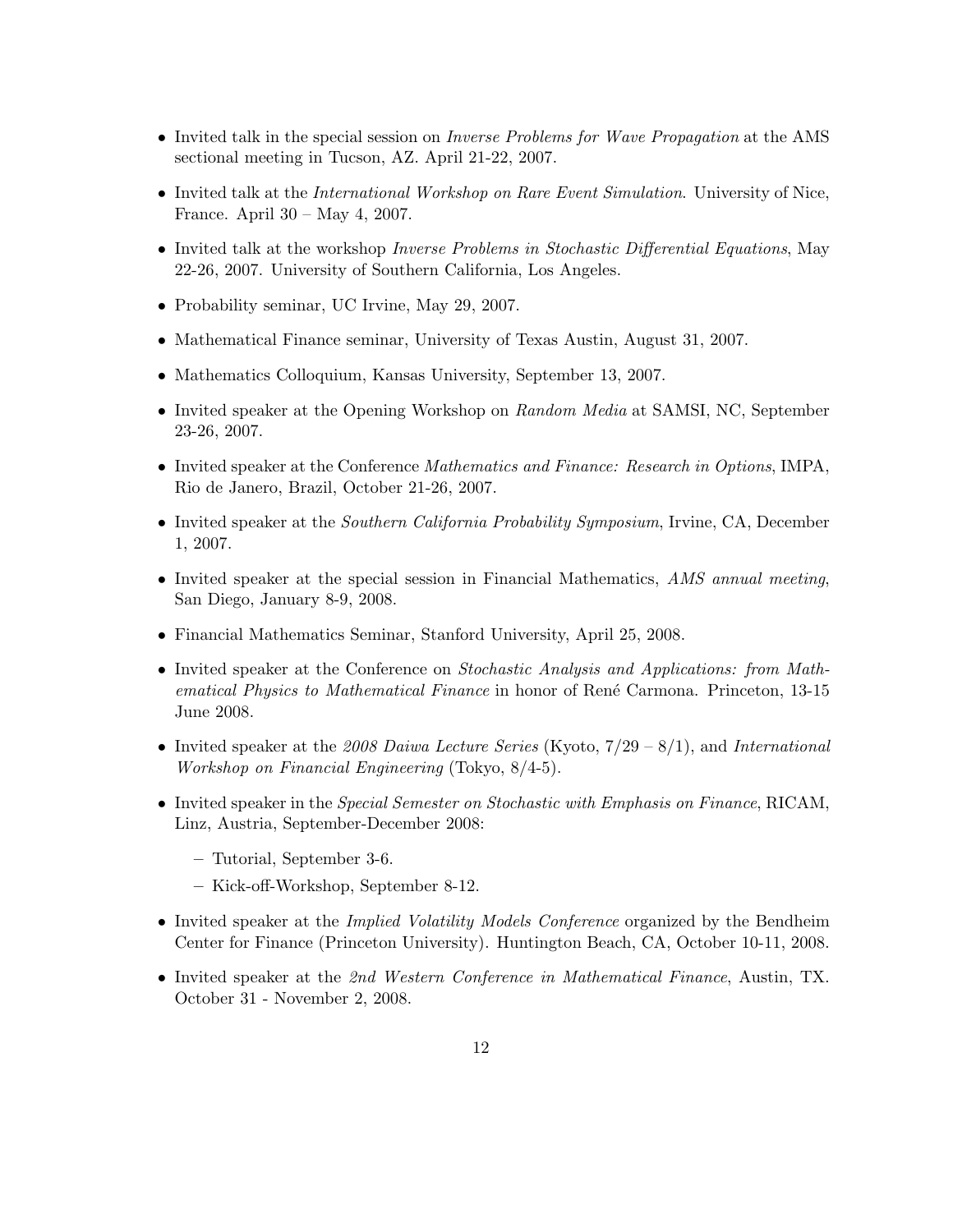- Invited speaker at the SIAM Conference on Financial Mathematics and Engineering, New Brunswick, NJ, November 21-22, 2008.
- Invited speaker at the Conference *Mathematics and Finance: Research in Options*, Angra dos Reis, Rio de Janero, Brazil, November 23-27, 2008.
- Plenary speaker at *QMF (Quantitative Methods in Finance) 2008*, Sydney, Australia, December 17-20, 2008.
- Mathematics Colloquium, University of Tennessee, Knoxville. January 30, 2009.
- Plenary speaker at the *Conference on small time asymptotics, perturbation theory and* heat kernel methods in mathematical finance, Wolfgang Pauli Institute (WPI) Vienna, Austria, February 10-12, 2009.
- Seminar of the Department of Systems Engineering and Engineering Management, The Chinese University of Hong Kong, March 19, 2009.
- Invited talk at the National Center for Theoretical Sciences, Taiwan, March 23, 2009.
- Applied Mathematics Colloquium at the National Chia-Tung University, Taiwan, March 24, 2009.
- Invited talk at the Academia Sinica, Taipei, Taiwan, March 25, 2009.
- Statistics/Operations Research/Math Finance Seminar, Claremont Graduate University, CA. April 9, 2009.
- Mathematical Finance Colloquium, University of Southern California, April 10, 2009.
- Seminar of the IEOR Department at the University of California Berkeley, May 1st, 2009.
- Applied Mathematics Seminar at Stanford University, May 15, 2009.
- Plenary speaker at the Conference: Modeling High Frequency Data in Finance. Stevens Institute of Technology, Hoboken, NJ. July 10-12, 2009.
- Guest lecturer at Bar Ilan University, Israel, July 17–August 10, 2009.
- Invited speaker at the Conference Mathematics and Finance: Research in Options, Buzios, Brazil, November 23-25, 2009.
- Seminar at the Laboratoire Jean Kuntzmann, Grenoble, France, December 18, 2009.
- Invited speaker, IPAM "New Directions in Financial Mathematics", Los Angeles, January 5-8, 2010.
- Colloquium talk at the Department of Mathematics, Wayne State University, Detroit, Michigan, March 22, 2010.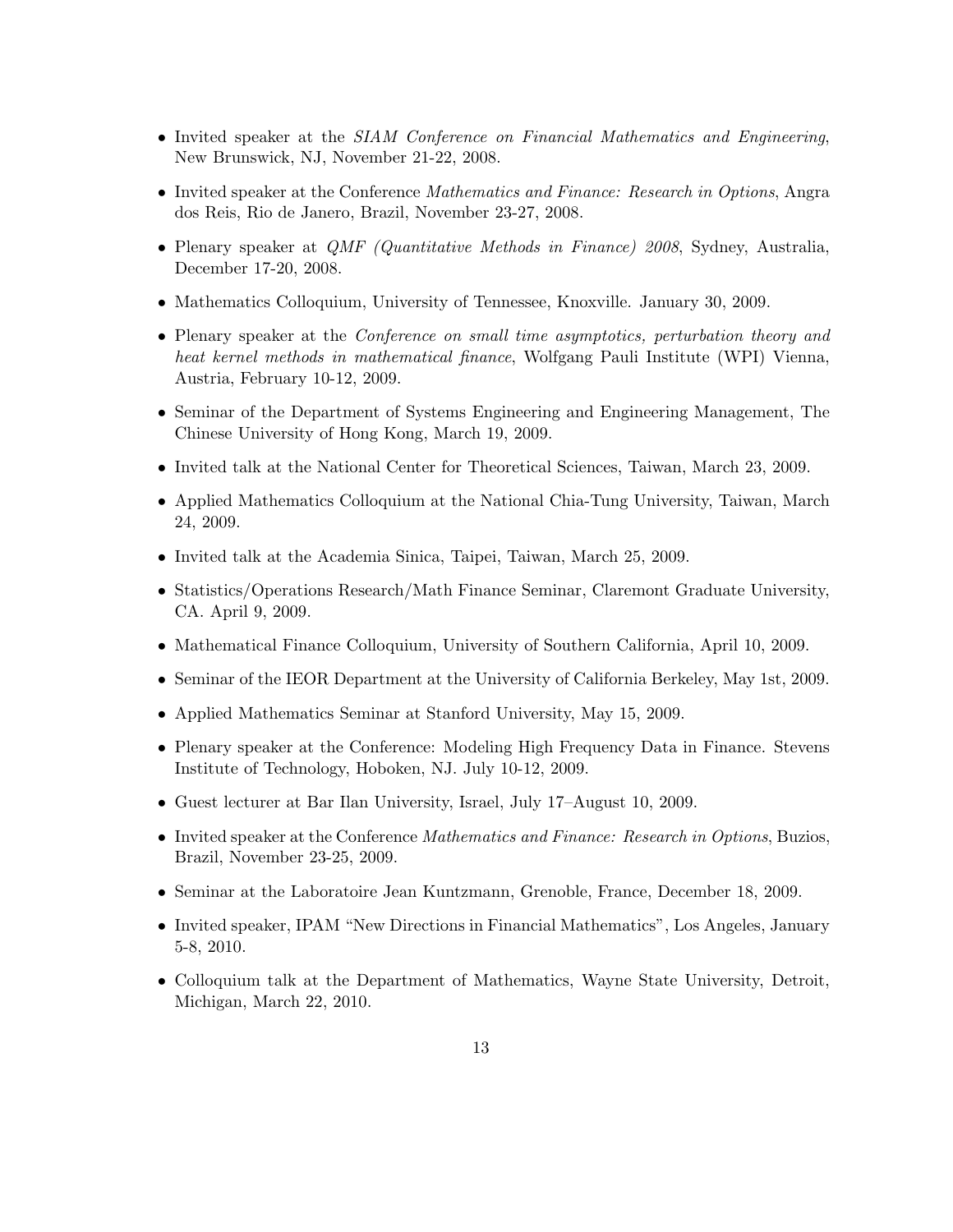- Conference at the Operations Research Society of Japan, Tokyo, April 22, 2010.
- Plenary speaker at the *Bachelier Finance Society Congress*, Toronto, June 22-26, 2010.
- Invited discussant at the Conference Contemporary Issues and New Directions in Quantitative Finance, Oxford-man Institute, Oxford, UK, July 11-13, 2010.
- Mini course at the Third SMAI European Summer School in Financial Mathematics, Paris, 23-27 August 2010.
- Invited discussant at the *Texas Quantitative Finance Festival*, Austin, Texas, November 6, 2010.
- Two invited minisymposium talks at the Annual INFORMS Meeting, Austin, Texas, November 7, 2010.
- Invited speaker at the Conference Mathematics and Finance: Research in Options, Angra dos Reis, Rio de Janero, Brazil, November 27 - December 2, 2010.
- Invited speaker at the Conference *Modeling and Managing Financial Risks*, Paris, January 10-13, 2011.
- Invited speaker at the *International Conference on Malliavin Calculus and Stochastic* Analysis in Honor of Professor David Nualart, University of Kansas, March 19-21, 2011.
- Plenary speaker at the 35th SIAM Southeastern Atlantic Section Conference, University of North Carolina at Charlotte, March 26-27, 2011.
- Invited speaker at the *Orfalea College of Business Seminar Series*, California Polytechnic State University, San Luis Obispo, CA, April 8, 2011.
- Financial Mathematics Seminar, Stanford University, April 29, 2011.
- Plenary speaker at the *Conference on Stochastic Analysis in Finance and Insurance*, University of Michigan, Ann Arbor, May 17-20, 2011.
- Two minisymposia invited talks at the ICIAM 2011, Vancouver, Canada. July 18-22, 2011.
- Plenary speaker at the Conference: Modeling High Frequency Data in Finance 3. Stevens Institute of Technology, Hoboken, NJ. July 28-31, 2011.
- Colloquium, Department of Mathematics, Ohio State University. Columbus, OH, September 19, 2011.
- Invited speaker at the Conference *Mathematics and Finance: Research in Options*, Angra dos Reis, Rio de Janero, Brazil, November 28-30, 2011.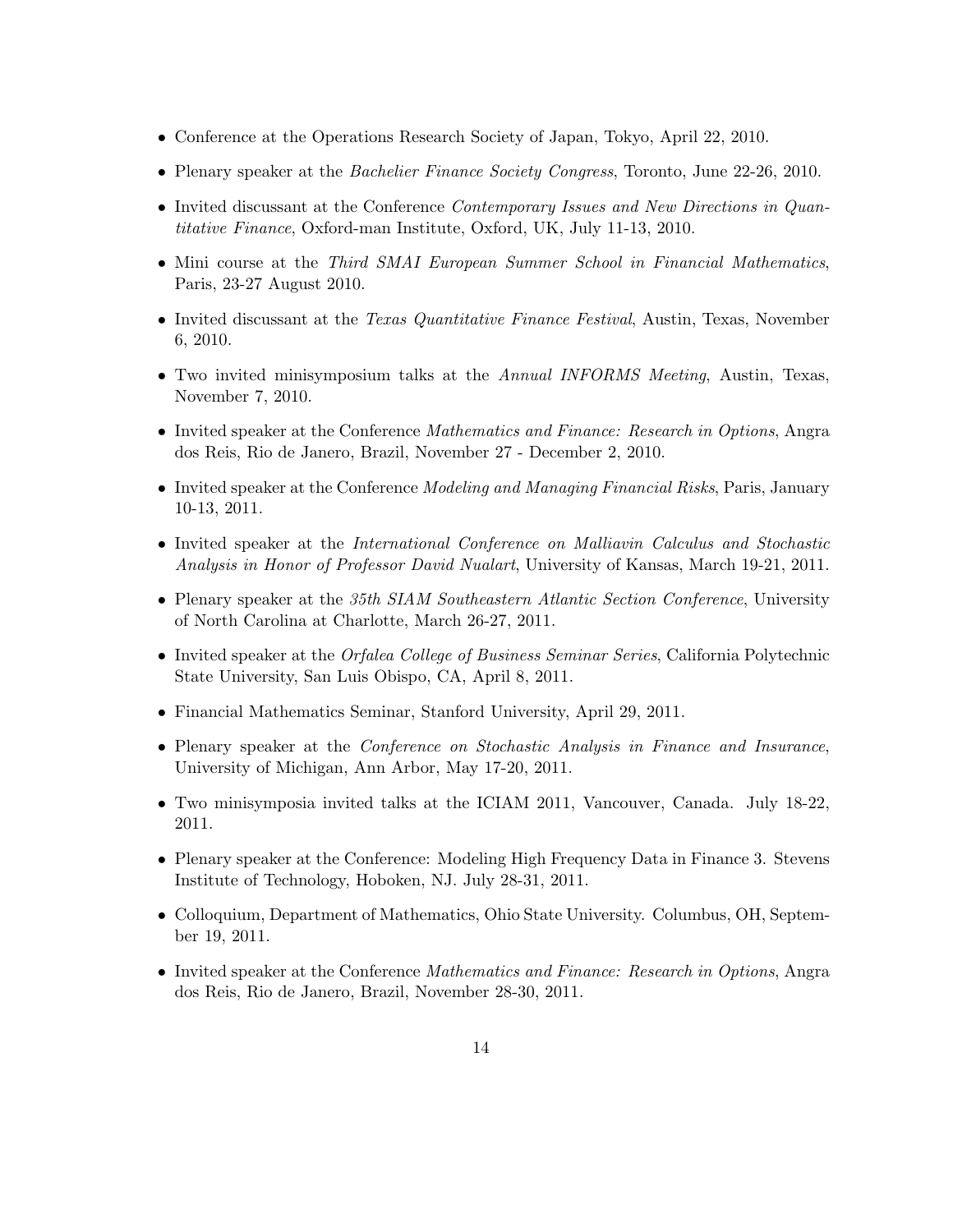- Plenary speaker at *QMF (Quantitative Methods in Finance) 2011*, Sydney, Australia, December 13-16, 2011.
- Plenary speaker at the RiskLab-Madrid Meeting on Financial Risks, Madrid, Spain, May 24, 2012.
- Plenary speaker at the IMS Workshop on Probability and Statistics in Finance, UC Berkeley, CA. May 30-31, 2012.
- Invited talk in the minisymposium on "Systemic Risk" at the 2012 SIAM meeting, Minneapolis MN, July 9-11, 2012.
- Invited speaker in the Workshop on Mathematical Finance and Related Issues, Kyoto Research Park, Kypto, Japan, September 2-5, 2012.
- Seminar talk at the Center for Advanced Research in Finance, University of Tokyo, Japan, September 10, 2012.
- Invited speaker, de Finetti Seminar Series, University of Milano, Italy, October 8, 2012.
- Plenary speaker, Workshop Sequential Monte Carlo Methods and Efficient Simulation in Finance, Ecole Polytechnique, France, October 10-12, 2012.
- Seminar talk at Georgia Tech, Atlanta, October 31, 2012.
- Seminar talk at the University of Michigan, November 1, 2012.
- Seminar talks (2) at Yonsei University, Seoul, South Korea, November 27, 29, 2012.
- Plenary speaker at the Conference Frontiers in Financial Mathematics, Dublin, Ireland, June 4-7, 2013.
- Plenary speaker at the Workshop on Knightian Uncertainty and Risk Measures, Institute for Mathematical Sciences, National University of Singapore, July 1-5, 2013.
- Colloquium talk at the Tata Institute for Fundamental Research, Mumbai, India, September 11, 2013.
- Invited speaker in the *Berlin Probability Colloquium*, Germany, October 23, 2013.
- Invited speaker at the Workshop *Mathematics for New Economic Thinking*, Fields Institute, Toronto, Canada, October 31, 2013.
- Seminar talk in the seminar series of the Control, Dynamical Systems, and Computation Center (CDCC), UCSB, November 22, 2013.
- Seminar talk, Statistics Department, Chinese University of Hong Kong, December 13, 2013.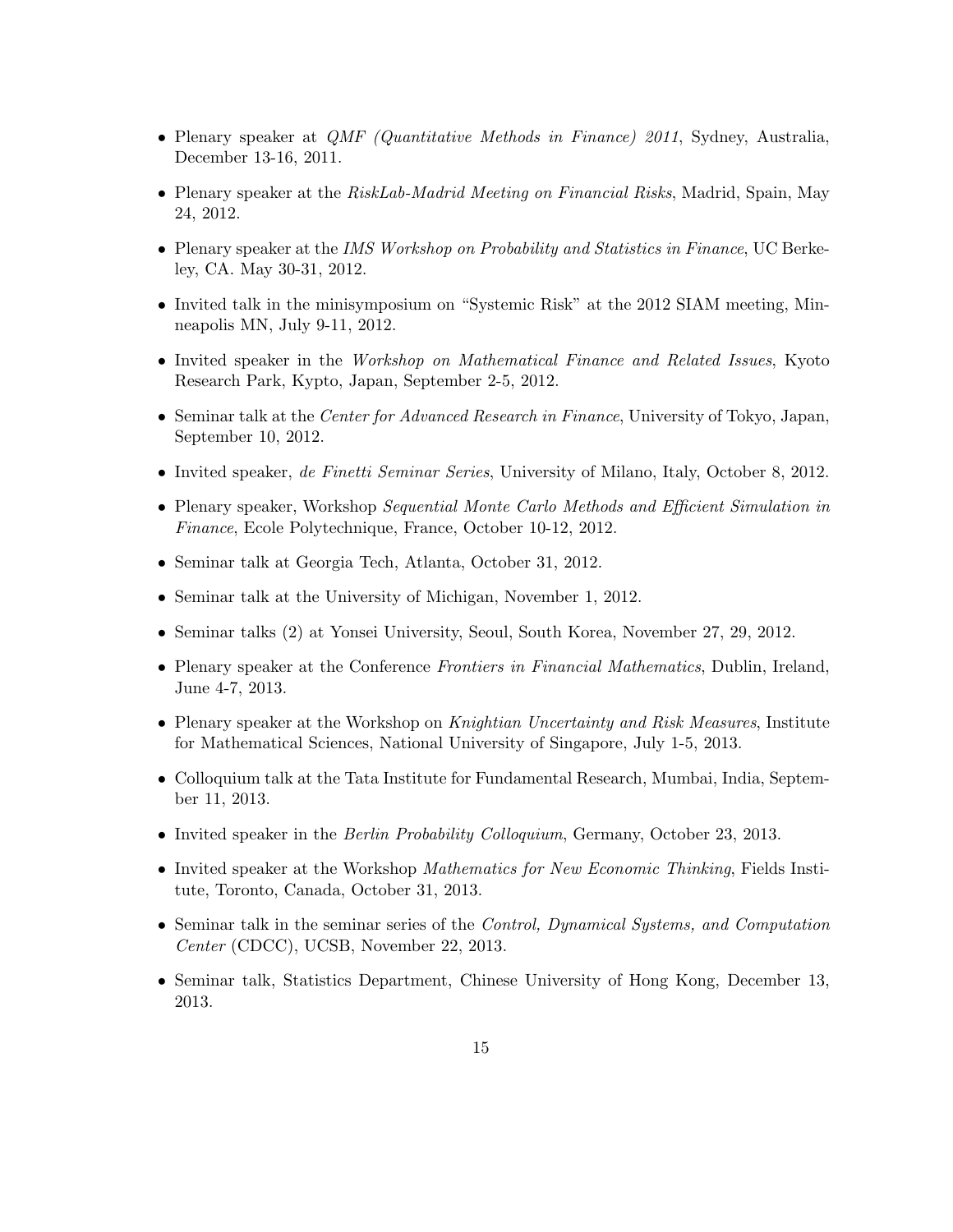- Plenary speaker: Special Sessions in Financial Mathematics at the Joint AMS-IMU Conference, Israel, June 16, 2014.
- Colloquium talk, Institute for Mathematical Behavioral Finance, UC Irvine, October 23, 2014.
- Invited talk, minisymposium SIAM FME meeting, Chicago, November 13-15, 2014.
- Plenary talk at UNSW-CSIRO Workshop, Risk: Modelling, Optimization, Inference, Sydney, December 11-12, 2014.
- Plenary talk at *QMF (Quantitative Methods in Finance) 2014*, Sydney, Australia, December 17-20, 2014.
- Plenary talk at the *Symposium on Financial Risk Management*, Chinese University of Hong Kong, December 22-23, 2014.
- Plenary talk at *Workshop on Systemic Risk*, Columbia University, May 4-5, 2015.
- Plenary talk at the *Third Asian Quantitative Finance Conference*, Hong Kong, July 6-8, 2015.
- Plenary speaker at the *Mathematics Institute of the Academia Sinica*, Taipei, Taiwan, July 10, 2015.
- Inaugural Lecture, Seminar on Mathematical Finance, Risk and Uncertainty, Urbana-Champaign, Illinois, September 14, 2015.
- Plenary talk at the 7th Western Conference on Mathematical Finance, UT Austin, October 30-31, 2015.
- Plenary talk at the Byrne Workshop on Stochastic Analysis in Finance and Insurance, University of Michigan, June 6-10, 2016.
- Plenary Talk at the Workshop At the Frontiers of Quantitative Finance, ICMS, Edinburgh, UK, June 27-30, 2016.
- Plenary Talk at the 20th International Congress on Insurance: Mathematics and Economics, Atlanta, July 25-27, 2016.
- Seminar talk: Interdisciplinary Research Institute MS2Discovery, Wilfrid Laurier University, Waterloo, Canada, May 11, 2017.
- Seminar talk: Office of Financial Research, Washington DC, May 25, 2017.
- Seminar talk at the CMAP Ecole Polytechnique, Palaiseau, France, June 26, 2017.
- Invited talk at the IPAM Workshop on Mean Field Games, UCLA, August 30, 2017.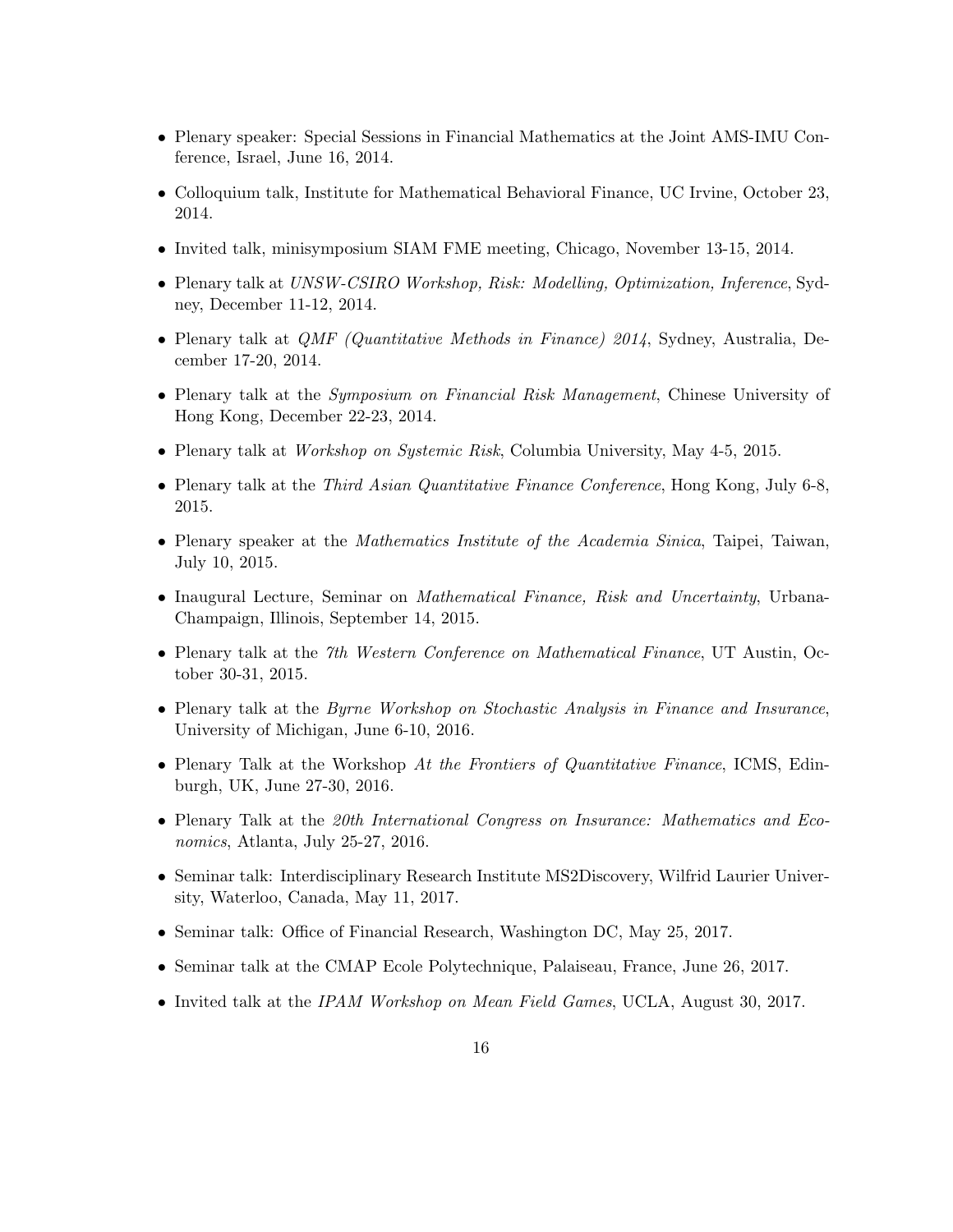- Invited talk at the *Jim Gatheral's 60th Birthday Conference*, NYU, October 14, 2017.
- Seminar talk at Johns Hopkins University, Applied Mathematics and Statistics, Baltimore, MD, April 12, 2018.
- Seminar talk at Rutgers University, Financial Mathematics, NJ, April 17, 2018.
- Seminar talk at the University of Illinois Chicago, Probability/Statistics, Chicago, April 18, 2018.
- Plenary talk at the 3rd PKU-NUS Annual International Conference on Quantitative Finance and Economics, Peking University, China, May 12-13, 2018.
- Seminar talk at HU and TU, Mathematics, Berlin, Germany, May 31, 2018.
- Plenary talk at the *Symposium on Optimal Stopping*, Rice University, Houston, TX, June 26–28, 2018.
- Seminar talk at ORFE, Princeton, NJ, September 9, 2018.
- Plenary talk at the 9th Western Conference on Mathematical Finance, USC, Los Angeles, November 16-17, 2018.
- Plenary talk at Research in Options, Buzios, Brazil, November 26-28, 2018.
- Seminar talk at the Fields Institute, Toronto, Canada, March 27, 2019.
- Colloquium talk at McMaster University, Hamilton, Canada, March 29, 2019.
- Plenary talk at the Conference in Honor of the 75th Birthday of Nicole El Karoui, Paris, May 21-24, 2019.
- Invited talk at the International Workshop on Stress Test and Risk Management, Paris, May 28-29, 2019.
- Seminar talk at NC State University, Raleigh, NC, September 20, 2019.
- Seminar talk at Macquarie University, Sydney, Australia, December 4, 2019.
- Mini-course for Graduate Students at *Macquarie University*, Sydney, Australia, December 9, 2019.
- Invited talk at the Risk Workshop 2019, UNSW-Macquarie University, Sydney, Australia, December 12, 2019.
- Plenary talk at QMF 2019, Sydney, Australie, December 20, 2019.
- Invited talk at the Special Session on Mean Field Games, 2020 AMS Annual Meeting, Denver, CO, January 7, 2020.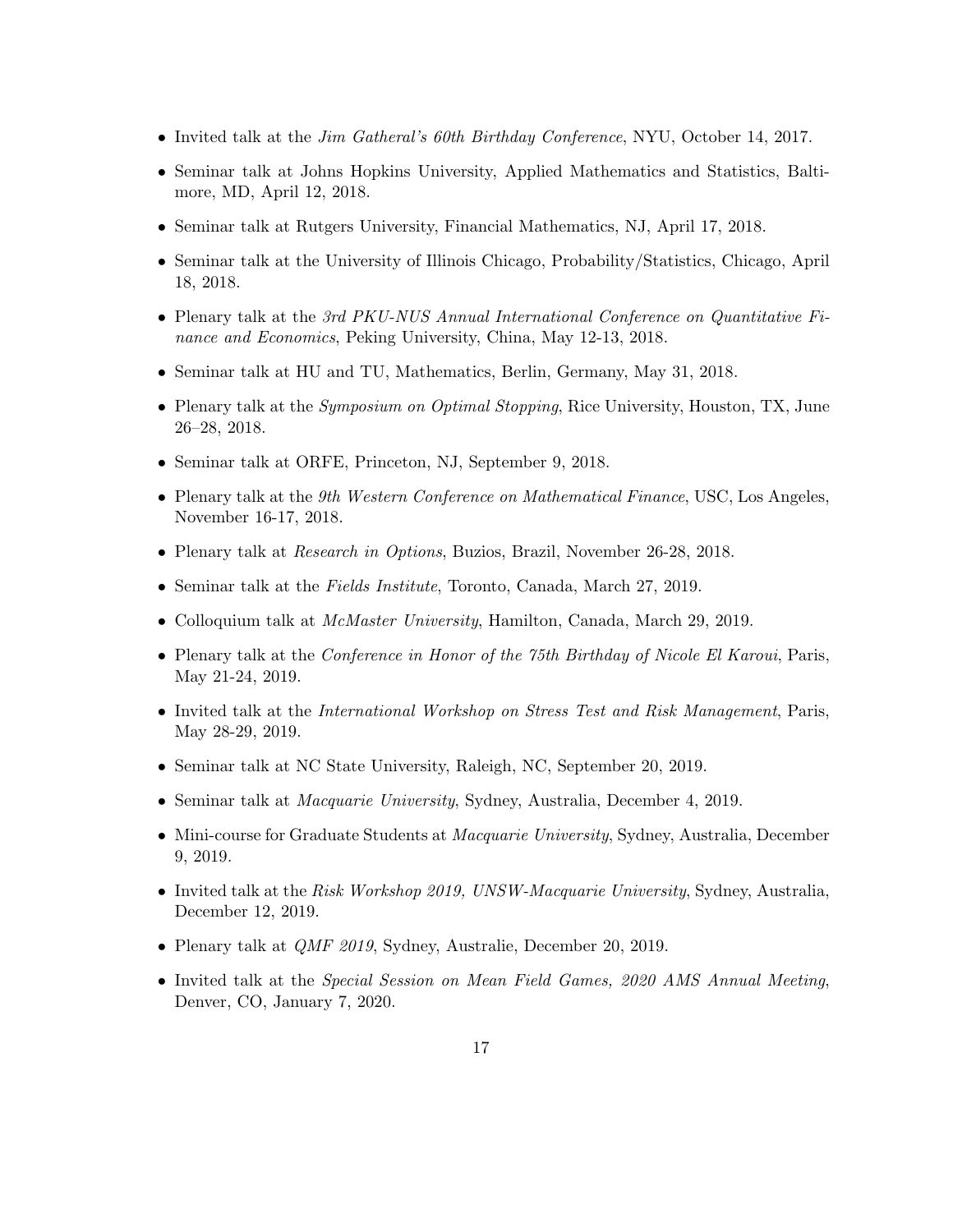- Invited talk at the  $SIAM/SIAG/FME$  bi-monthly virtual seminar, June 25, 2020.
- Plenary talk at the Virtual Seminar on Stochastic Analysis, Random Fields and Applications, July 3, 2020.
- Invited talk at the Minisymposium Stochastic and Mean-Field Game, SIAM Annual meeting 2020, virtual, July 16, 2020.
- Seminar virtual talk at UC Davis, Statistics department, October 22, 2020.
- Inviter speaker at the *Research In Options (RIO)*, Brazil, virtual, November 29, 2020.
- Plenary talk at the SIAM Meeting on Financial Mathematics and Engineering, Virtual, June 1-4, 2021.
- Colloquium virtual talk at Texas Tech, October 14, 2021.
- Invited speaker at the *Research In Options (RIO)*, Brazil, virtual, November 21, 2021.
- Invited speaker at the workshop on *Applications to Financial Engineering*, part of the program on Distributed Solutions to Complex Societal Problems at the Institute for Mathematical and Statistical Innovation (IMSI), Chicago, Il, December 6-9, 2021.
- Virtual seminar talk at Amazon Santa Barbara, March 25, 2022.

,

• Invited speaker at the workshop on Advances in Decision Making and Uncertainty at the Institute for Mathematical and Statistical Innovation (IMSI), Chicago, Il, March 28- April 1, 2022.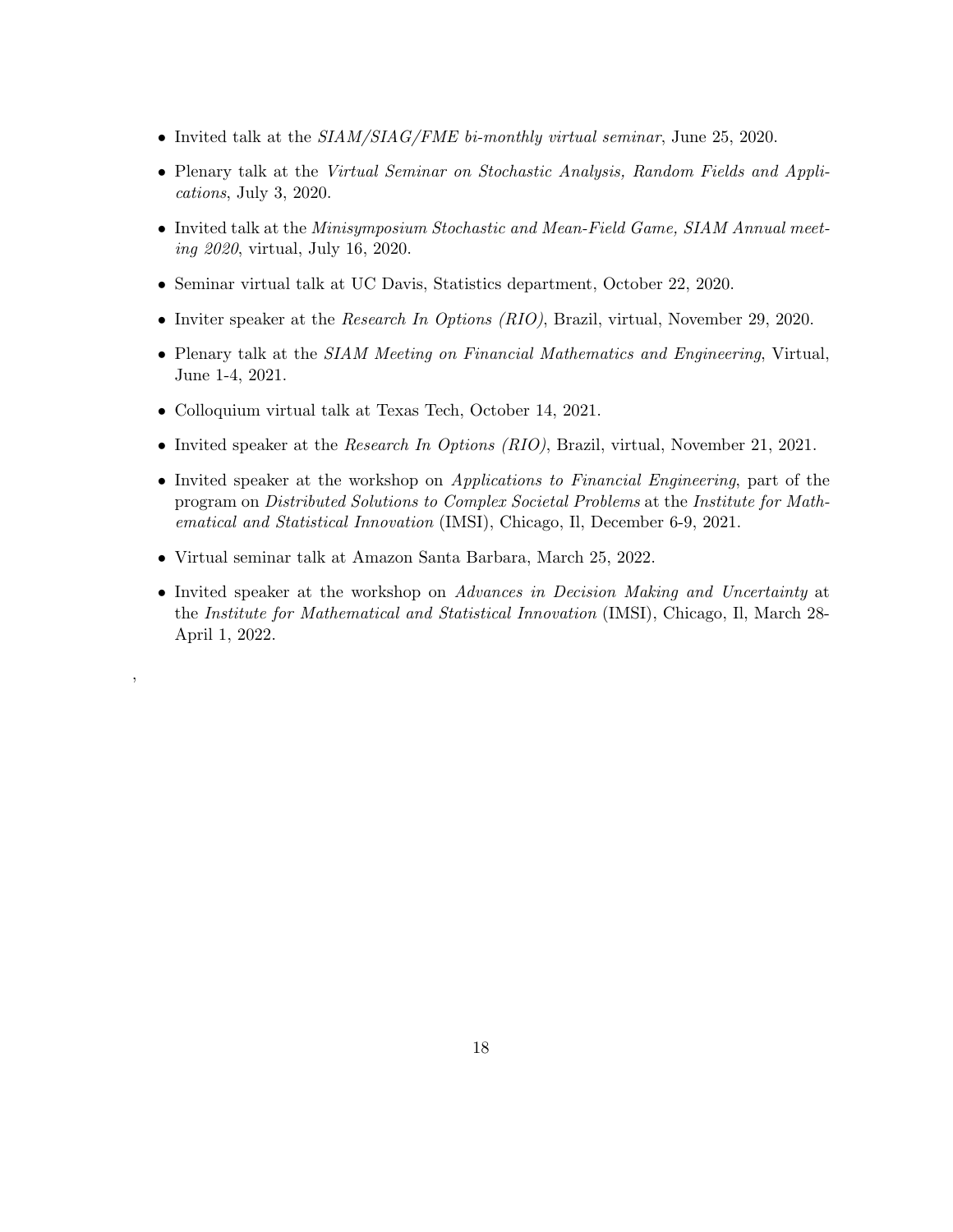#### Jean-Pierre FOUQUE

### PUBLICATIONS

- 1. Régularité des trajectoires des Amarts et Hyperamarts réels. C.R. Acad. Sc. Paris A 290, 107-110 (1980).
- 2. Enveloppe de Snell et théorie générale des processus. C.R. Acad. Sc. Paris A 290, 285-288 (1980).
- 3. Régularité à gauche des martingales fortes à plusieurs indices (with  $A$ . Millet). C.R. Acad. Sc. Paris A 290, 773-776 (1980).
- 4. Passé d'un point d'arrêt et arrêt des processus à deux indices. C.R. Acad. Sc. Paris I 293, 83-85 (1981).
- 5. The past of a stopping point and stopping for two-parameter processes. J. of Multivariate Analysis 13, 561-577 (1983).
- $6.$  La convergence en loi pour les processus à valeurs dans un espace nucléaire. Annales de l'I.H.P. 20, 225-245 (1984).
- 7. Hydrodynamical limit for the asymmetric simple exclusion process (with A. Benassi). Annals of Prob. 15, 546-560 (1987).
- 8. Hydrodynamical limit for the asymmetric zero-range process (with A. Benassi). Annales de l'I.H.P. 24, 189-200 (1988).
- 9. Hydrodynamical behavior of asymmetric attractive particle systems. Proceedings of the Summer Seminar on Mathematics of Random Media. AMS Lectures in Applied Mathematics 27 (1989).
- 10. Asymmetric attractive particle systems on Z: hydrodynamical limit for monotone initial profiles (with A. Benassi, E. Saada and M.E. Vares). J. Stat. Phys. 63, 719-735 (1991).
- 11. Fluctuation field for the asymmetric simple exclusion process. Oberwolfach Conference on Random Partial Differential Equations. Intert. Series of Numer. Math. Birkhäuser, Ed. by Hornung, Kotelenez and Papanicolaou (1991).
- 12. A diffusion-approximation result for two-parameter processes (with R. Carmona). Prob. Th. and Rel. Fields 98, 277-298 (1994).
- 13. A limit theorem for linear boundary value problems in random media (with E. Merzbach). Annals of App. Prob. 4, 549-569 (1994).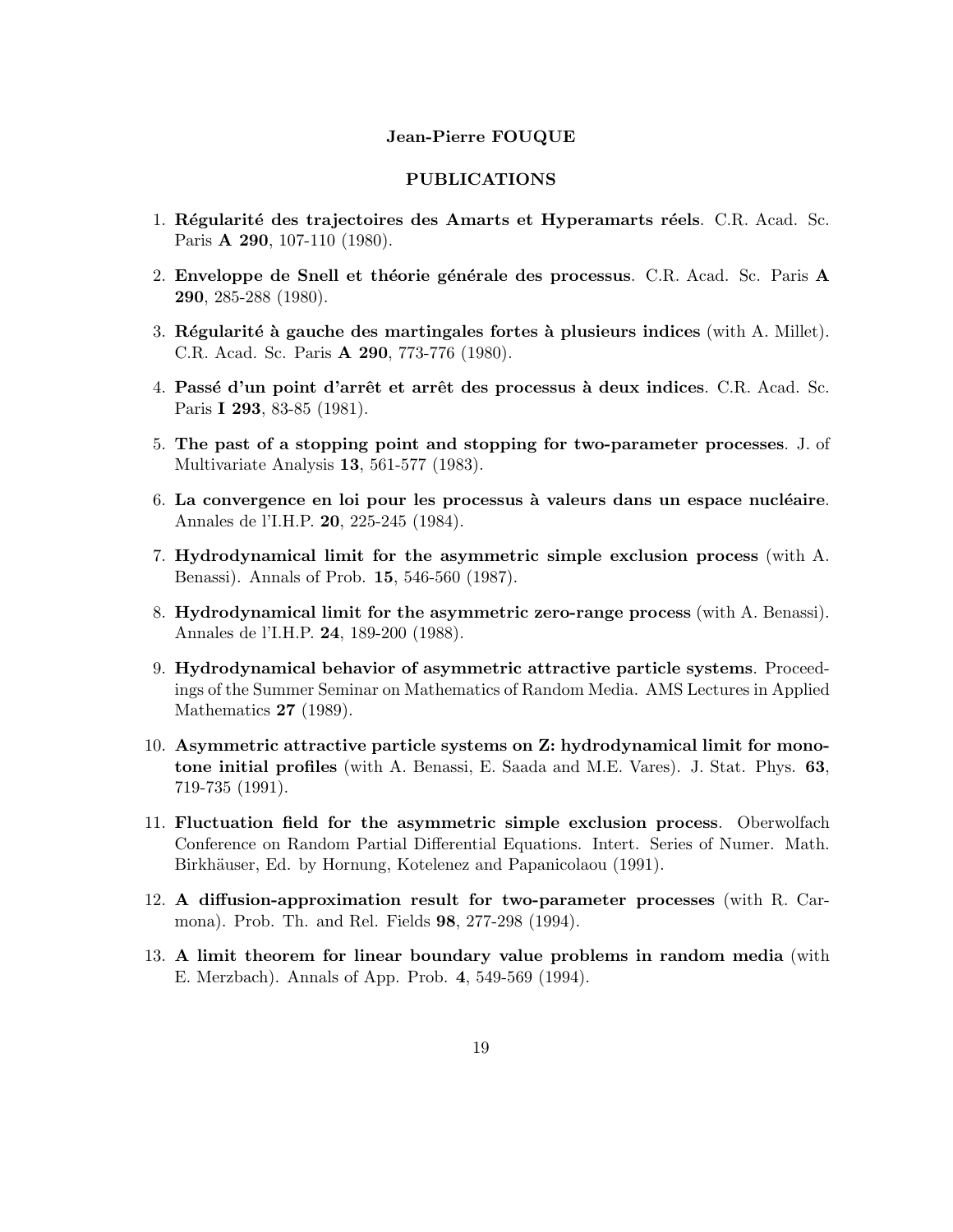- 14. Totally asymmetric attractive particle systems on Z: hydrodynamical limit for general initial profiles (with E. Saada). Stoch. Proc. and Th. Appl. 51, 9-23 (1994).
- 15. Diffusion-approximation for the advection-diffusion of a passive scalar by a space-time gaussian velocity field (with R. Carmona) . Seminar on Stochastic Analysis, Random Fields and Applications (Ed. by E. Bolthausen, M. Dozzi and F. Russo), 37-50. Birkhäuser, Basel (1994).
- 16. Waves in random media and two-parameter diffusions. Israel Mathematical Conference Proceedings, Volume 10 (1996).
- 17. Spreading of a pulse travelling in random media (with J.F. Clouet). Annals of Appl. Prob. 4, 1083-1097 (1994).
- 18. Spectral analysis of randomly scattered signals using the wavelet transform (with J.F. Clouet and M. Postel). Wave Motion 22, 145-170 (1995).
- 19. Estimation of local power spectral densities for non-stationary signals using wavelet transform (with J.F. Clouet and M. Postel). Mathematics and Computers in Simulation, 38, 183-188 (1995).
- 20. Amplification of incoherent light with wide spectrum (with J. Garnier). Proceedings of the Third International Congress on Wave Propagation, INRIA, Mandelieu, France 1995.
- 21. Parabolic and white noise approximation for waves in random media (with F. Bailly and J.F. Clouet). SIAM Journal on Applied Mathematics, Vol. 56, No 5 (1996).
- 22. On waves in random media in the diffusion approximation regime (with J. Garnier). Conference on waves in random media. IMA Minnesota, November 1994. IMA Volumes in Mathematics and its Applications, Vol. 96, Ed. G. Papanicolaou, 31-48 (1997).
- 23. Amplification of broadband incoherent light in homogeneously broadened media in presence of Kerr nonlinearity (with J. Garnier, L. Videau, C. Gouedard and A. Migus) . J. Opt. Soc. Am. B, Vol. 14, No 10, 2563-2569 (1997).
- 24. A time reversal method for acoustical pulses propagating in randomly layered media (with J.F. Clouet). Wave Motion 25, 361-368 (1997).
- 25. Pressure fields generated by acoustical pulses propagating in randomly layered media (with J. Chillan). SIAM Journal on Applied Mathematics, 58 , 1532-1546 (1998).
- 26. Forward and Markov approximation: the strong intensity fluctuations regime revisited (with G. Papanicolaou and Y. Samuelides). Waves in Random Media, 8, 303-314 (1998).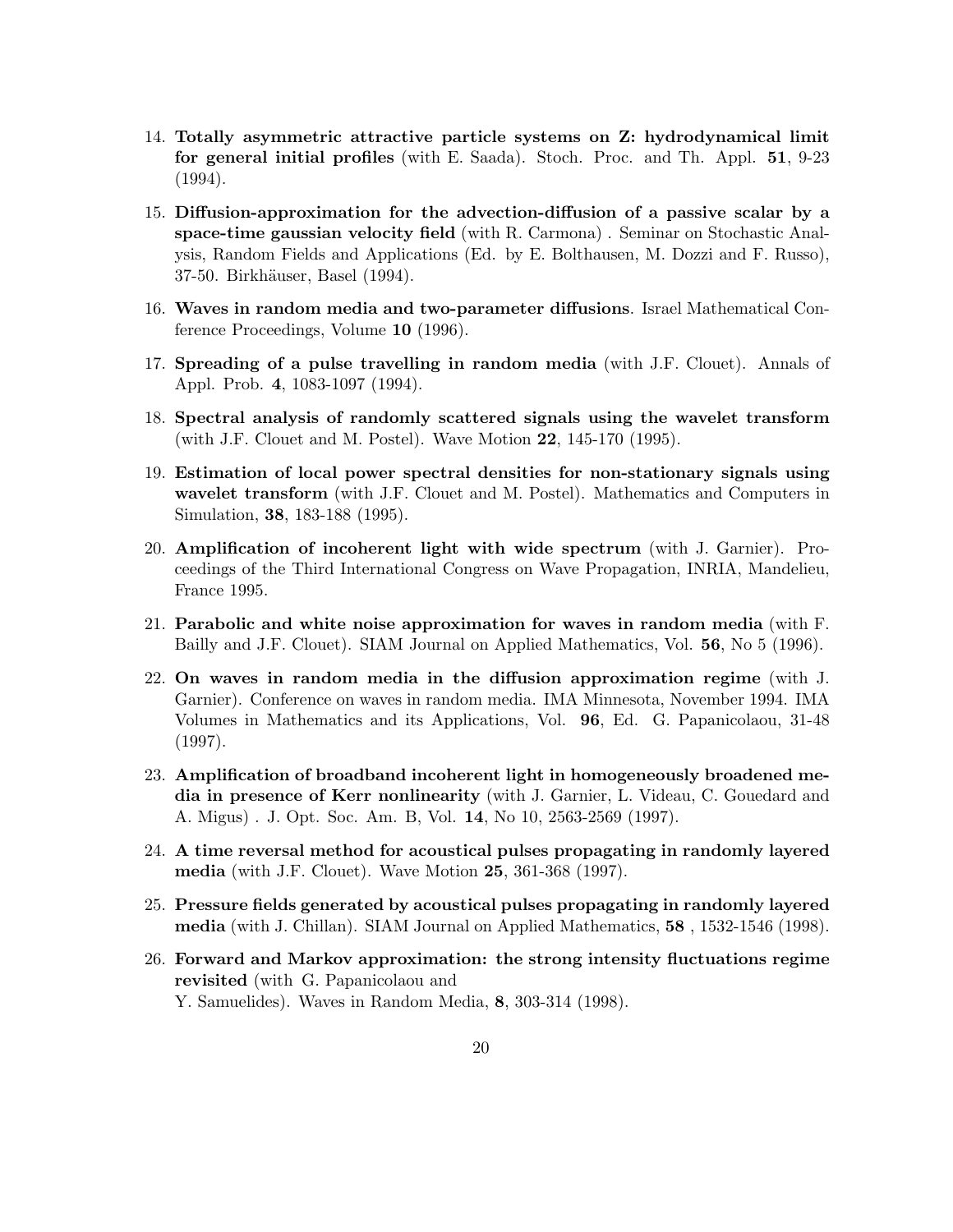- 27. Asymptotics of a Two-Scaled Stochastic Volatility Model (with G. Papanicolaou and R. Sircar). Volume dedicated to J.L. Lions. Gauthiers-Villars, 517-526 (May 1998).
- 28. Acoustic pulses propagating in randomly layered media. NATO Science Series C, Vol.531: Diffuse Waves in Complex Media, Kluwer, J.P. Fouque (Ed.), 319-346 (1999).
- 29. Mean-Reverting Stochastic Volatility (with G. Papanicolaou and R. Sircar). International Journal of Theoretical and Applied Finance, 3(1), 101-142 (2000).
- 30. Financial Modeling in a Fast Mean-Reverting Stochastic Volatility Environment (with G. Papanicolaou and R. Sircar). Asia-Pacific Financial Markets, 6(1), 37-49  $(1999)$ .
- 31. Random Volatility (with G. Papanicolaou and R. Sircar). RISK Magazine, February 2000.
- 32. Derivatives in Financial Markets with Stochastic Volatility (BOOK with G. Papanicolaou and R. Sircar). Cambridge University Press, 2000.
- 33. From the Implied Volatility Skew to a Robust Correction to Black-Scholes American Option Prices (with G. Papanicolaou and R. Sircar) . International Journal of Theoretical and Applied Finance,  $4(4)$ , 651-675 (2001).
- 34. Stochastic Volatility Modeling for Derivative Pricing and Risk Management (with G. Papanicolaou and R. Sircar) . SIAM Activity Group on Control and Systems Theory Newsletter,  $7(1)$ , 1-7 (July 2000).
- 35. Stochastic Volatility and Epsilon-Martingale Decomposition (with G. Papanicolaou and R. Sircar). Trends in Mathematics, Birkhauser Proceedings of the Workshop on Mathematical Finance. M. Kohlmann and S. Tang Eds, Konstanz, Germany, 152-162  $(2000).$
- 36. Variance Reduction for Monte Carlo Simulation in a Stochastic Volatility Environment (with T. Tullie). Quantitative Finance 2, 24-30 (February 2002).
- 37. Short Time-Scale in S&P 500 Volatility (with G. Papanicolaou, R. Sircar and K. Sølna). Journal of Computational Finance 6(4), Summer 2003.
- 38. Stochastic Volatility Corrections for Interest Rates Models (with P. Cotton, G. Papanicolaou and R. Sircar). Mathematical Finance 14(2), 173-200 (2004).
- 39. Singular Perturbations in Option Pricing (with G. Papanicolaou, R. Sircar and K. Sølna). SIAM Journal on Applied Mathematics 63(5), 1648-1665 (2003).
- 40. Time-reversed refocusing of surface water waves (with A. Nachbin). SIAM Journal Multiscale Modeling and Simulation 1(4), 609-629 (2003).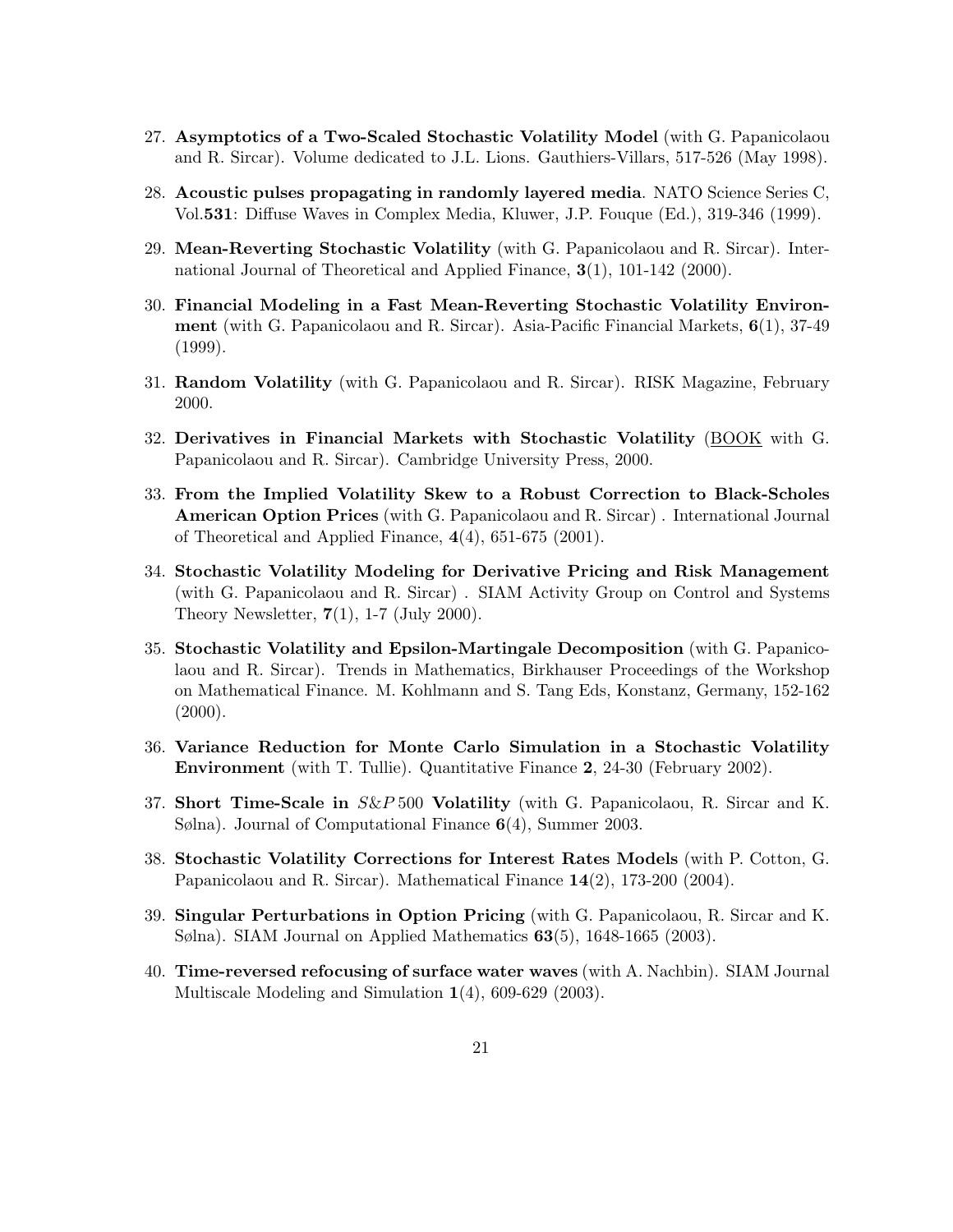- 41. Maturity Cycles in Implied Volatility (with G. Papanicolaou, R. Sircar and K. Sølna). Stochastics & Finance 8(4), 451-477 (2004).
- 42. Time-reversal aperture enhancement (with K. Sølna). SIAM Journal Multiscale Modeling and Simulation 1(2), 239-259 (2003).
- 43. Stochastic Volatility and Correction to the Heat Equation (with G. Papanicolaou and R. Sircar). Seminar on Stochastic Analysis, Random Fields and Applications IV (Ed. by R. Dalang, M. Dozzi and F. Russo). Progress in Probability 58, Birkhäuser Verlag, 267-276 (2004).
- 44. Pricing Asian Options with Stochastic Volatility (with C.H. Han). Quantitative Finance 3(5), 352-362 (October 2003).
- 45. Time-reversal numerical simulations for randomly layered media (with M. Haider and K. Mehta) . Waves in Random Media Vol. 14(2), p.185-198, (2004).
- 46. Time reversal for dispersive waves in random media (with J. Garnier and A. Nachbin). SIAM Journal on Applied Mathematics 64(5), 1810-1838, (2004).
- 47. Multiscale Stochastic Volatility Asymptotics (with G. Papanicolaou, R. Sircar and K. Sølna). SIAM Journal Multiscale Modeling and Simulation 2(1), 22-42 (2003).
- 48. MCMC Estimation of Multiscale Stochastic Volatility Models (with G. Molina and C.H. Han). Submitted 2003, revised 2004. Handbook of Quantitative Finance and Risk Management. Editors C.F. Lee and A.C. Lee, Springer 2008.
- 49. Shock structure due to stochastic forcing and the time reversal of nonlinear waves (with J. Garnier and A. Nachbin). Physica D, Vol. 195, 324-346 (2004).
- 50. Robustness of time reversal for waves in time-dependent random media (with D. Alfaro Vigo, J. Garnier and A. Nachbin). Stochastic Processes and Their Applications 113(2), 289-313 (2004).
- 51. Time reversing solitary waves (with J. Garnier, J.C. Muñoz Grajales and A. Nachbin). Physical Review Letters, Vol. 92, 094502 (2004).
- 52. Asian Options under Multiscale Stochastic Volatility (with C.H. Han). Proceedings of the AMS-IMS-SIAM Summer Conference on Mathematics of Finance, AMS Contemporary Mathematics 351, Eds G. Yin and Q. Zhang, 2004.
- 53. Timing the Smile (with G. Papanicolaou, R. Sircar and K. Sølna). Wilmott Magazine, March 2004, p. 59-65.
- 54. Time reversal refocusing for point source in randomly layered media (with J. Garnier, A. Nachbin and K. Sølna). Wave Motion 42(3), 238-260 (2005).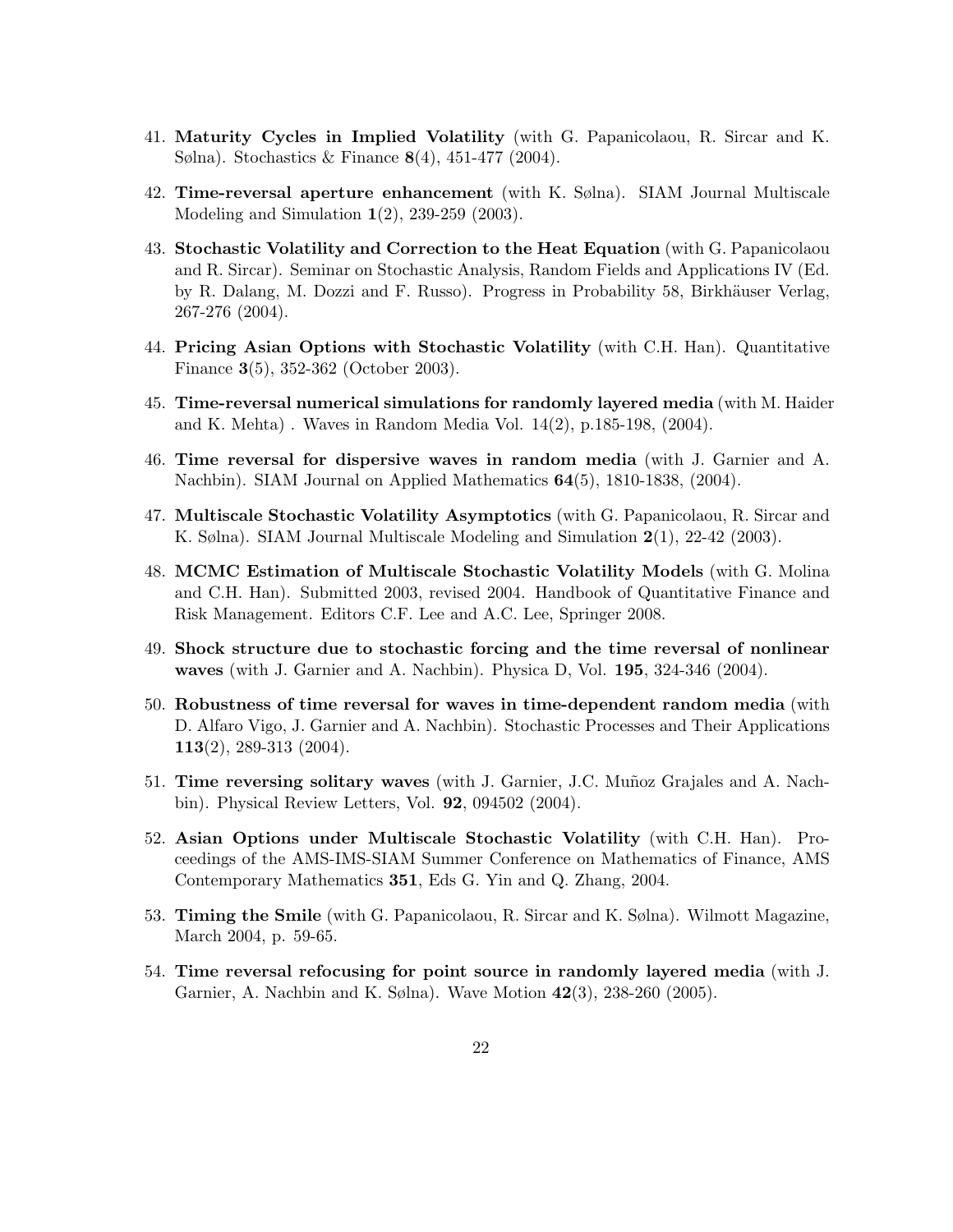- 55. Imaging of a dissipative layer in a random medium using a time-reversal method (with J. Garnier, A. Nachbin and K. Sølna). Proceedings of the conference "Monte Carlo and Quasi-Monte Carlo Methods 2004", (Nice, 2004), H. Niederreiter and D. Talay, eds., Springer, Berlin, 2006, pp. 127–145.
- 56. Stochastic Volatility Effects on Defaultable Bonds (with R. Sircar and K. Sølna). Applied Mathematical Finance 13(3), 215-244, September 2006.
- 57. Evaluation of Compound Options Using Perturbation Approximation (with C.H. Han). Journal of Computational Finance 9(1), Fall 2005.
- 58. Variance Reduction for Monte Carlo Methods to Evaluate Option Prices under Multi-factor Stochastic Volatility Models (with C.H. Han). Quantitative Finance 4(5), 597-606 (October 2004).
- 59. Variance Reduction for MC/QMC Methods to Evaluate Option Prices (with C.H. Han and Y. Lai). Recent Advances in Financial Engineering (Proceedings of the 2008 Daiwa International Workshop on Financial Engineering).
- 60. Detection of a Reflective Layer in a Random Medium Using Time Reversal (with O. Poliannikov). Proceedings of 2005 IEEE International Conference on Acoustics, Speech, and Signal Processing. March 19-23 2005, Philadelphia, PA.
- 61. Time Reversal Super Resolution in Randomly Layered Media (with J. Garnier and K. Sølna). Wave Motion 43, 646-666 (2006).
- 62. A Martingale Control Variate Method for Option Pricing with Stochastic Volatility (with C.H. Han). ESAIM Probability & Statistics 11, 40-54, 2007.
- 63. Time reversal detection in one-dimensional random media (with O. Poliannikov). Inverse Problems 22 903-922 (2006) .
- 64. Modeling Correlated Defaults: First Passage Model under Stochastic Volatility (with B.C. Wignall and X. Zhou). Journal of Computational Finance 11(3), 43-78, 2008.
- 65. Perturbed Gaussian Copula (with X. Zhou). Advances in Econometrics Vol. 22, 103-121, 2008.
- 66. Bond Markets with Stochastic Volatility (with R. DeSantiago and K. Sølna). Advances in Econometrics Vol. 22, 215-242, 2008.
- 67. Wave Propagation and Time Reversal in Randomly Layered Media (BOOK with J. Garnier, G. Papanicolaou and K. Sølna). Stochastic Modelling and Applied Probability 56. Springer, 2007.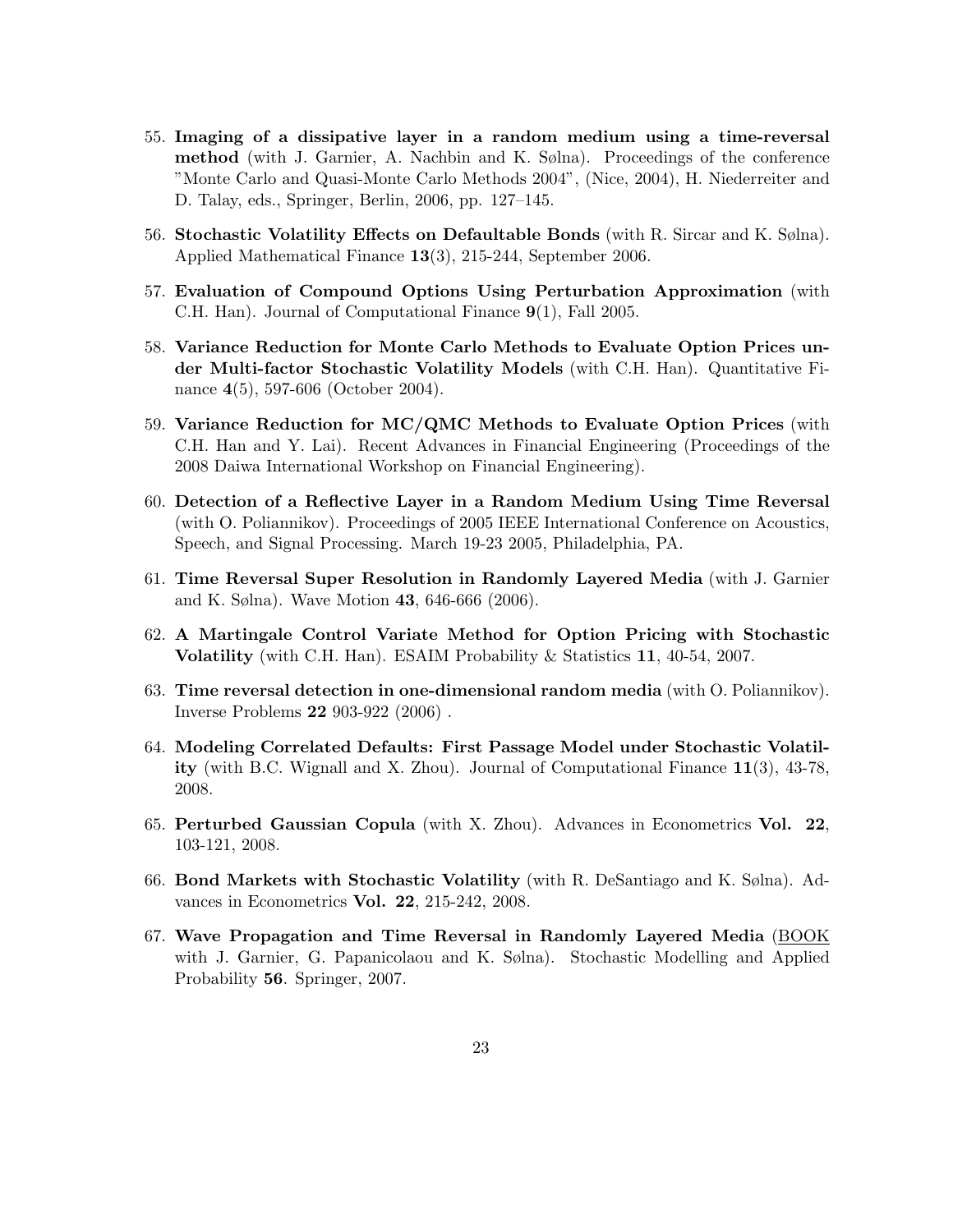- 68. Multiname and Multiscale Default Modeling (with R. Sircar and K. Sølna). SIAM Journal Multiscale Modeling and Simulation 7(4), 1956-1978, 2009.
- 69. Asymmetric Variance Reduction for Pricing American Options (with C.H. Han). Mathematical Modelling and Numerical Methods in Finance 15, 169-188. Editors A. Bensoussan, Q. Zhang, and Ph. Ciarlet, Elsevier 2008.
- 70. Interacting Particle Systems for the Computation of Rare Credit Portfolio Losses (with R. Carmona and D. Vestal). Finance & Stochastics 13(4), 613-633, 2009.
- 71. Short maturity asymptotics for a fast mean reverting Heston stochastic volatility model (with J. Feng and M. Forde). SIAM Journal on Financial Mathematics 1, 126-141, 2010.
- 72. Calibration of Stock Betas from Skews of Implied Volatilities (with E. Kollman). Applied Mathematical Finance 18(2), 119-137, 2011.
- 73. Option Pricing Under a Stressed-Beta Model (with A. Tashman). Annals of Finance 8(3), 183-203, 2012.
- 74. A Fast Mean-Reverting Correction to Heston Stochastic Volatility Model (with M. Lorig). SIAM Journal on Financial Mathematics 2, 221-254, 2011.
- 75. Perturbed Copula: Introducing the skew effect in the co-dependence (with A. Elices). Risk Magazine, January 2012 (98-103).
- 76. Portfolio Optimization Under a Stressed-Beta Model (with A. Tashman). Wilmott Journal 3(1), 39-54, 2011.
- 77. Diversity and Arbitrage in a Regulatory Breakup Model (with W. Strong). Annals of Finance 7(3), 349-374, 2011.
- 78. Spectral decomposition of option prices in fast mean-reverting stochastic volatility models (with S. Jaimungal and M. Lorig). SIAM Journal on Financial Mathematics 2, 665-691, 2011.
- 79. Small-time asymptotics for fast mean-reverting stochastic volatility models (with J. Feng and R. Kumar). Annals of Applied Probability 22(4), 1541-1575, 2012.
- 80. Option Pricing under Hybrid Stochastic and Local Volatility (with S.-Y. Choi and J.-H. Kim). Quantitative Finance 13(8), 1157-1165, 2013.
- 81. Multiscale Stochastic Volatility for Equity, Interest-Rate and Credit Derivatives (BOOK with G. Papanicolaou, R. Sircar, and K. Sølna). Cambridge University Press 2011.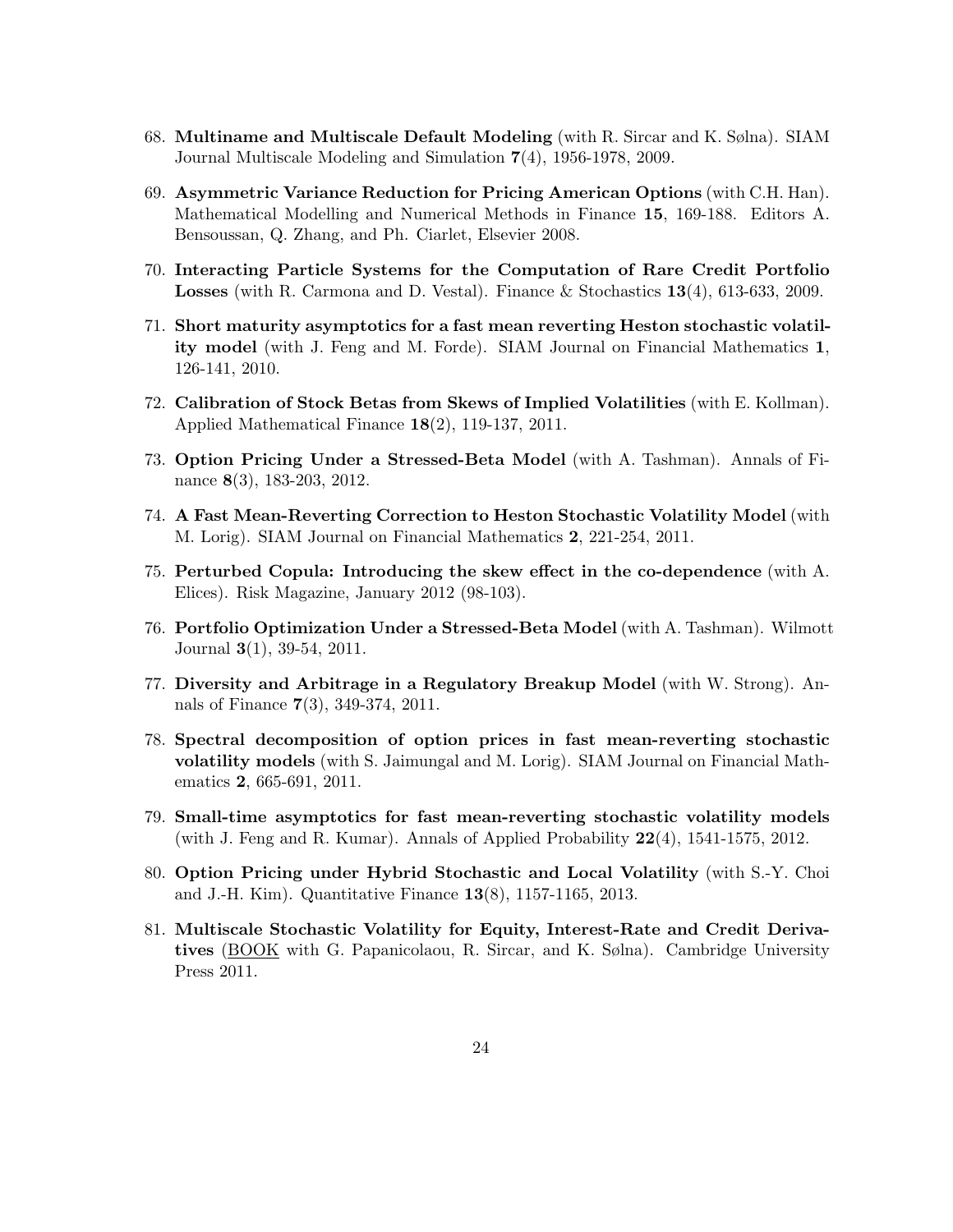- 82. Handbook on Systemic Risk (Co-edited with J. Langsam). Cambridge University Press 2013.
- 83. Systemic Risk Illustrated (with L.-H. Sun). Handbook on Systemic Risk. Eds J.-P. Fouque and J. Langsam, Cambridge University Press 2013.
- 84. Stability in a model of inter-bank lending (with T. Ichiba). SIAM Journal on Financial Mathematics 4, 784-803, 2013.
- 85. Approximation for Option Prices under Uncertain Volatility (with B. Ren). SIAM Journal on Financial Mathematics 5, 360-383, 2014.
- 86. Second Order Multiscale Stochastic Volatility Asymptotics: Stochastic Terminal Layer Analysis & Calibration (with M. Lorig and R. Sircar). Finance  $\&$ Stochastics 20(3), 543-588, 2016.
- 87. Portfolio Optimization & Stochastic Volatility Asymptotics (with R. Sircar and Th. Zariphopoulou). Mathematical Finance 27(3), 704-745, July 2017. Version of Record online: 30 SEP 2015 — DOI: 10.1111/mafi.12109.
- 88. Multiscale Stochastic Volatility Model for Derivatives on Futures (with Y. Saporito and J. Zubelli). International Journal of Theoretical and Applied Finance (IJTAF) 17(07), 2014.
- 89. Mean Field Games and Systemic Risk (with R. Carmona and L.-H. Sun). Communications in Mathematical Sciences 13(4), 911-933, 2015.
- 90. Filtering and Portfolio Optimization with Stochastic Unobserved Drift in Asset Returns (with A. Papanicolaou and R. Sircar). Communications in Mathematical Sciences **13**(4), 935-953, 2015.
- 91. Portfolio Optimization with Ambiguous Correlation and Stochastic Volatilities (with C.S. Pun and H.Y. Wong). SIAM Journal on Control and Optimization 54(5), 2309-2338, 2016.
- 92. Perturbation Analysis for Investment Portfolios Under Partial Information with Expert Opinions (with A. Papanicoloau and R. Sircar). SIAM Journal on Control and Optimization 55(3), 1534-1566, 2017.
- 93. A Unified Approach to Systemic Risk Measures via Acceptance Sets (with F. Biagini, M. Frittelli, and T. Meyer-Brandis). Mathematical Finance, Version of Record online: 7 FEB 2018 — DOI: 10.1111/mafi.12170. Vol 29(1), p 329-367, 2019.
- 94. Asymptotic Optimal Strategy for Portfolio Optimization in a Slowly Varying Stochastic Environment (with R. Hu). SIAM Journal on Control and Optimization 55(3), 1990-2023, 2017.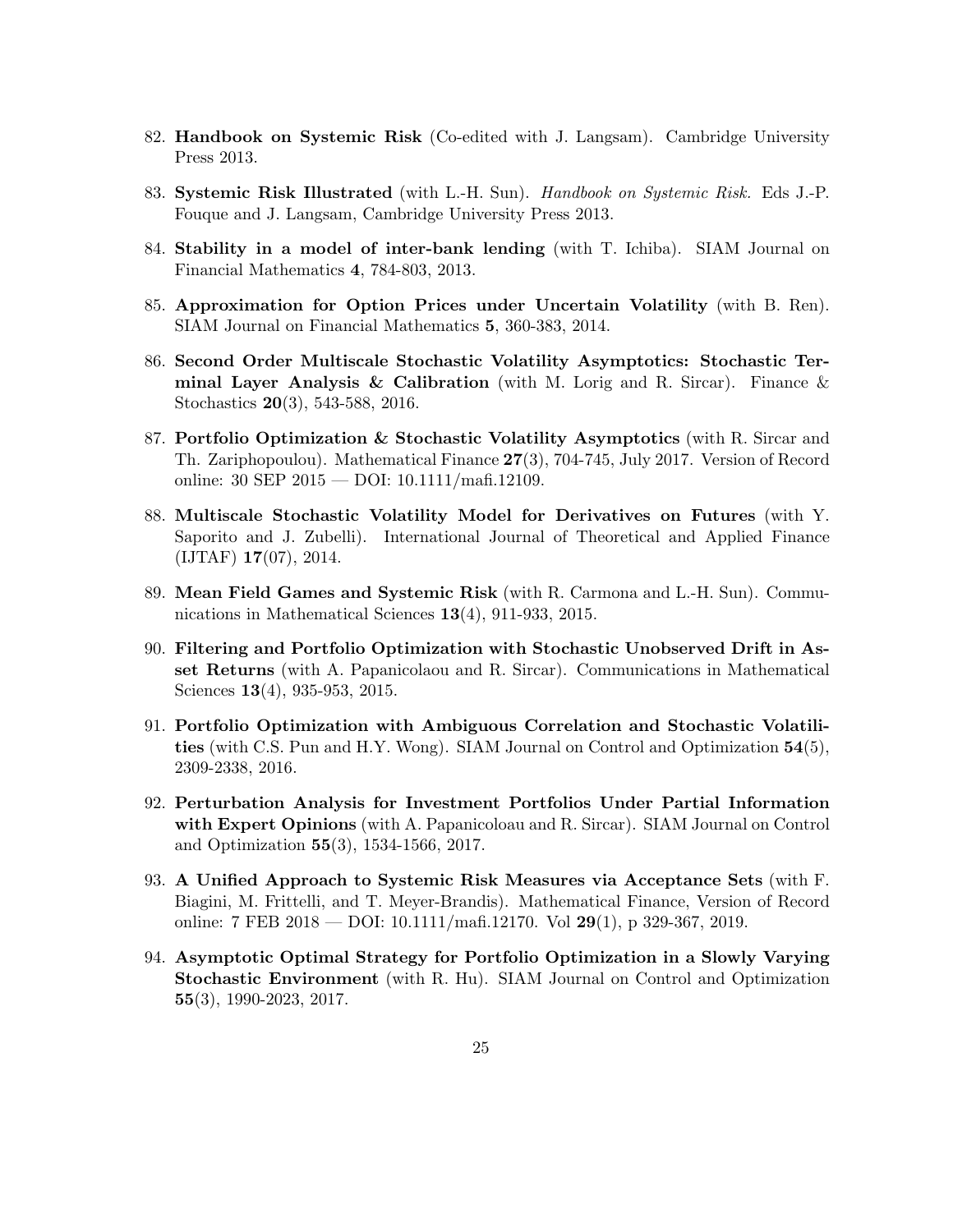- 95. Systemic Risk and Stochastic Games with Delay (with R. Carmona, M. Mousavi, and L.-H. Sun). Journal of Optimization and Applications (JOTA), 179(2), 366-399, 2018.
- 96. Uncertain Volatility Models with Stochastic Bounds (with N. Ning). SIAM Journal on Financial Mathematics. Vol. 9(4), 1175-1207, 2018.
- 97. Optimal Portfolio under Fractional Stochastic Environment (with R. Hu). Mathematical Finance. Vol. 29(3), 697-734, 2019.
- 98. Optimal Portfolio under Fast Mean-reverting Fractional Stochastic Environment (with R. Hu). SIAM Journal on Financial Mathematics 9(2), 564-601, 2018. http://epubs.siam.org/toc/sjfmbj/9/2
- 99. Heston Stochastic Vol-of-Vol Model for Joint Calibration of VIX and S&P 500 Options (with Y. Saporito). Quantitative Finance Vol. 18(6), p. 1003-1016, 2018. https://doi.org/10.1080/14697688.2017.1412493
- 100. On Fairness of Systemic Risk Measures (with F. Biagini, M. Frittelli, and T. Meyer-Brandis). Finance & Stochastics 24, 513-564, 2020. http://link.springer.com/article/10.1007/s00780-020-00417-4
- 101. Portfolio Optimization under Fast Mean-reverting and Rough Fractional Stochastic Environment (with R. Hu). Applied Mathematical Finance Vol. 25(4), p. 361-388, 2018.
- 102. Directed Chain Stochastic Differential Equations (with N. Detering and T. Ichiba). Stochastic Processes and Their Applications. Vol. 130(4), 2519-2551, 2020.
- 103. Mean Field Game with Delay: a Toy Model (with Z. Zhang). Risks 6, 90, Special Issue "Systemic Risk in Finance and Insurance", p. 1-17, 2018.
- 104. Multiscale Asymptotic Analysis for Portfolio Optimization under Stochastic Environment (with R. Hu). SIAM Journal of Multiscale Modeling and Simulation Vol. 18(3), p. 1318-1342, 2020.
- 105. Deep Learning Methods for Mean Field Control Problems with Delay (with Z. Zhang). Frontiers in Applied Mathematics and Statistics Vol. 6(11), 2020. doi: 10.3389/fams.2020.00011. http://arxiv.org/abs/1905.00358
- 106. Systemic Optimal Risk Transfer Equilibrium (with F. Biagini, A. Doldi, M. Frittelli, and T. Meyer-Brandis). http://arxiv.org/abs/1907.04257 Mathematics and Financial Economics Vol. 15(2), p. 233-274, 2021.
- 107. Optimal Investment with Correlated Stochastic Volatility Factors (with M. Bichuch). http://arxiv.org/abs/1908.07626